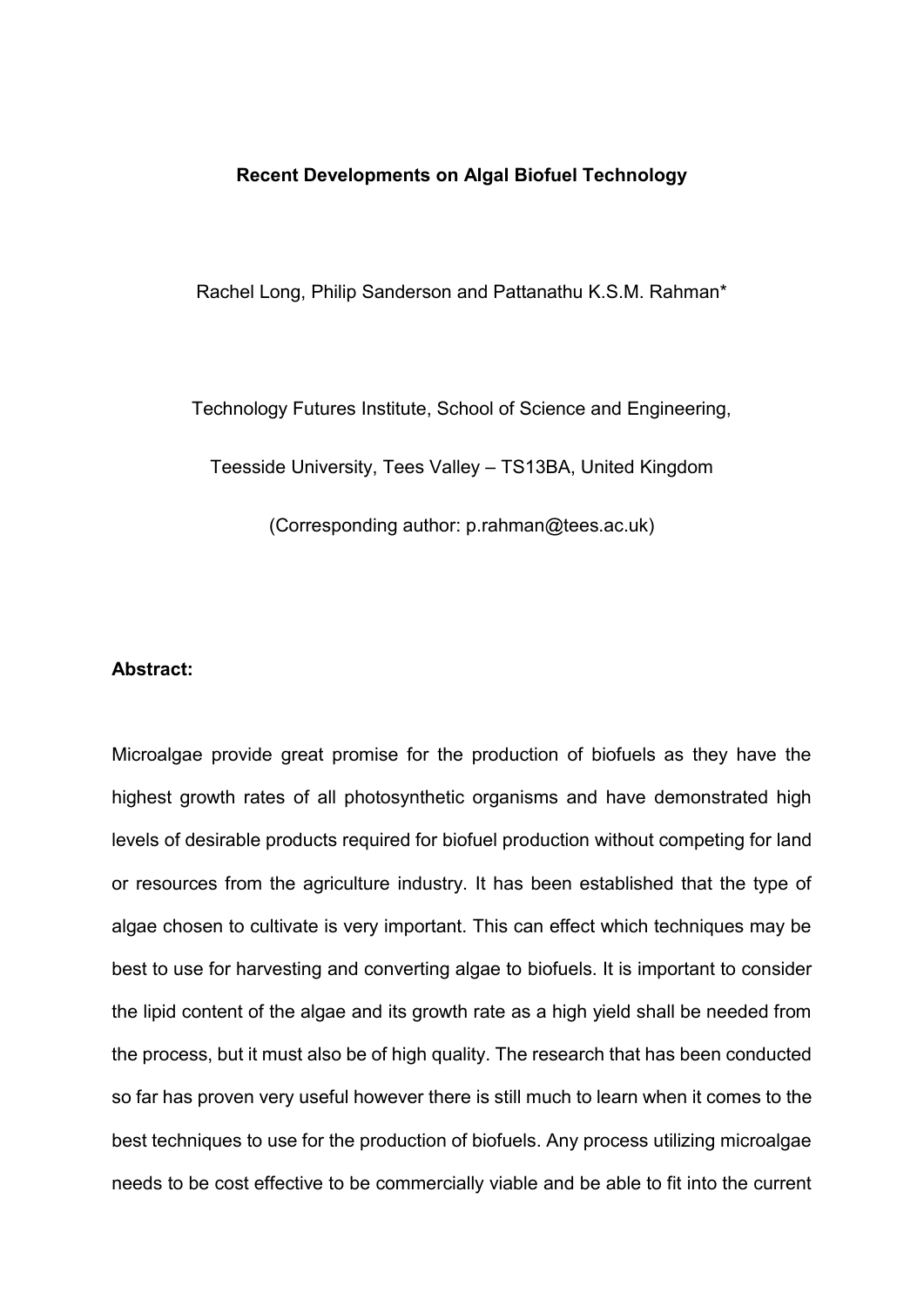fuel demand without altering distribution or storage processes. In order to achieve a positive energy balance which will be important when considering cost effective processes, a highly optimized production system is required. In recent scientific discussions, many of the environmental impacts and cost performance points raised produce both challenges and opportunities that would require further research and the potential integration of other processes. Once a gold standard has been established for the cultivation of algal biomass and lipid extraction methods, commercialization of algal biofuel production will soon follow.

## **Introduction:**

There have been many new developments in the field of biotechnology over the past 5 years, and marine biotechnology has been one of the most researched disciplines since it was recognized in the 1980s (Burgess, 2012). Marine biotechnology is a discipline where resources come from the ocean habitats rather than land habitats. The ocean has a high biological and chemical diversity; this is due to the ocean having so many unique habitats and has existed for so many more years than terrestrial habitats. Recent advances such as whole genome sequencing and metagenomics are revealing greater biodiversity than previously thought in the marine environment, diversity that remains largely untapped (Ritchie *et al.,* 2013). As a result of extreme environmental conditions such as temperature, light and the change in oxygen concentration, it has aided in the adaptation of many organisms with unique features where new bioactive compounds have been created.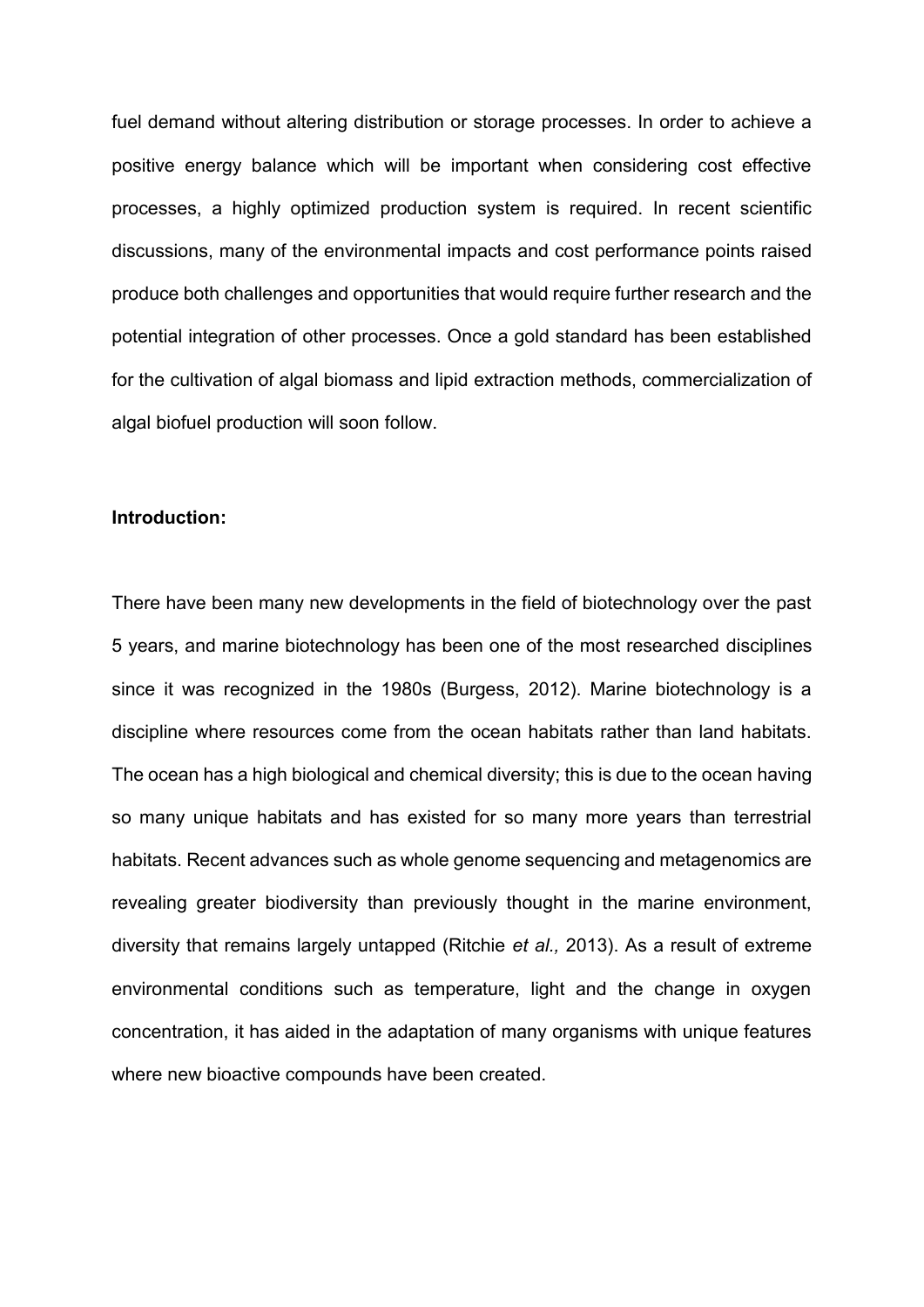Biofuel is a renewable energy source produced from biomass which can be used as a substitute for petroleum fuels (Demirbas, 2010). The ever growing requirement for biofuels is somewhat demanding, relying on the ability for them to be able to fit into the existing infrastructure for storage and distribution on a huge scale without competing with food crops for land or the food industry for biomass (Leite, *et al.,* 2013; Li *et al.,* 2013). Due to the growing concern associated with the depletion of nonrenewable fuel sources many sources of biomass have been proposed as biofuel feedstock, these include vegetable oil, jatropha and microalgae (Perez-Garcia *et al.,* 2011; Suali and Sarbatly, 2012). This depletion has increased in recent years due to rapid development growth in newly developing countries and also higher consumption rates of currently utilized fuels due to an increase in industrial growth (Adenle, *et al.,* 2013). This suggests that we need to find a way of creating these fuel types manually, but also create them in a way that is environmentally friendly and reproducible on a commercial scale.

It seems like a strange idea as microalgae is thought of as an aquatic photosynthetic organism, but it is known that Microalgae with the simple composition  $CH_{1.7}O_{0.4}N_{0.15}P_{0.0094}$ , are able to convert  $CO<sub>2</sub>$  and  $H<sub>2</sub>O$  into biomass using sunlight (Demirbas, 2010; Zhu *et al.,* 2014). Algae have shown the ability to synthesis and accumulate a variety of high energy molecules including fatty acids and triacylglycerols. This accumulation has shown a lipid content of up to 73.4% which mostly consists of these high energy molecules, which can be converted through the process of transesterification into biodiesel (Suali and Sarbatly 2012; Leite *et al.,* 2013). It has also been found that some microalgal species can double their biomass in a short a time as three and a half hours, Microalgae has a higher growth rate than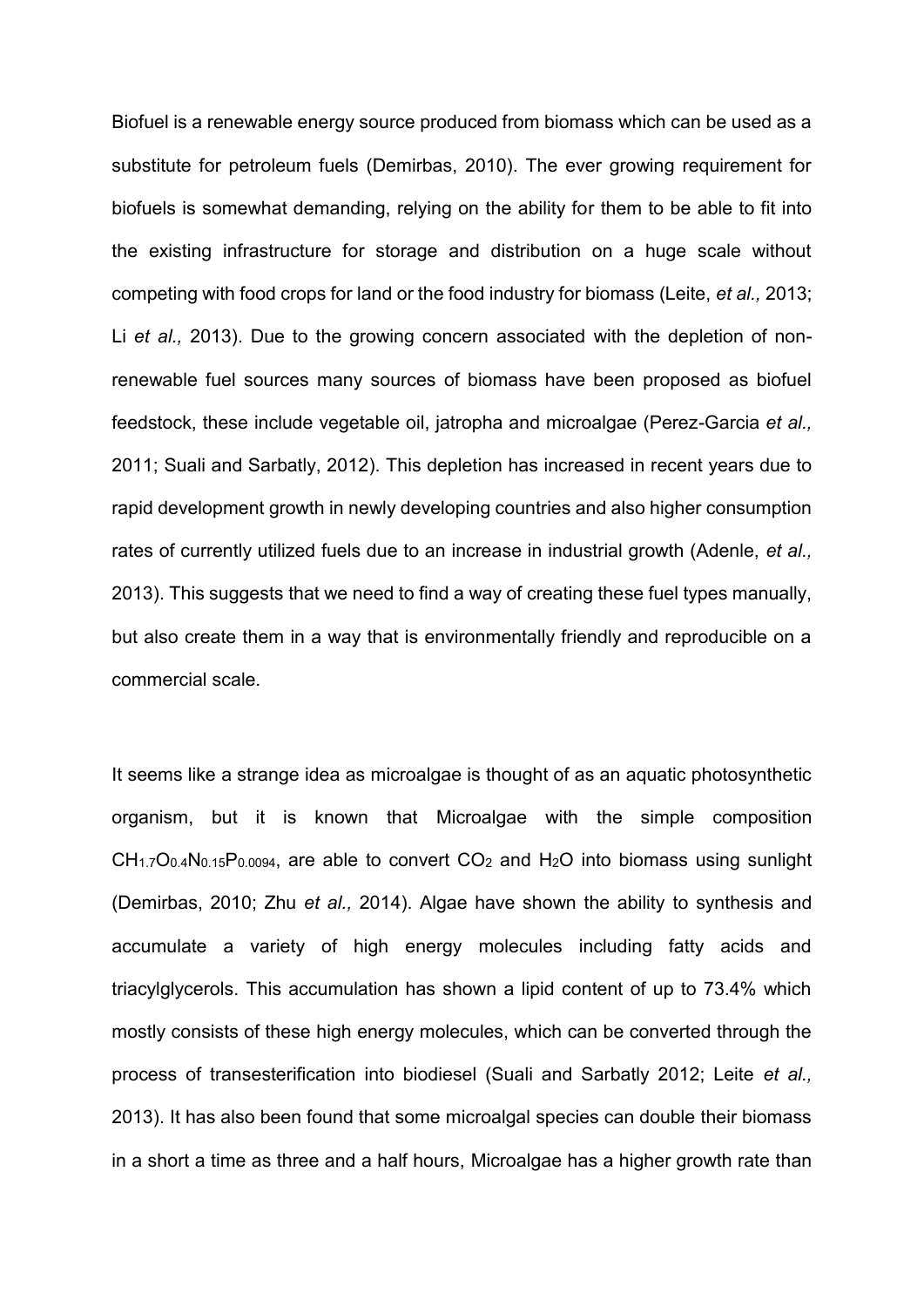terrestrial plants and require less water in order to grow, in addition to this, microalgae can potentially be produced in an economical and sustainable manner (Demirbas, 2010; Lam and lee, 2012; Suali and Sarbatly, 2012)

There are several main hurdles facing the economical and sustainable production of algal biofuel; cultivation, lipid yield, extraction, purification and cost. Lam and Lee (2012), critically discussed the concerns and limitations of processing of microalgae for the production of biofuels and the potential way forward. The discussion focused around 2 alternatives for the cultivation of photoautotrophic algae; open pond systems and photo-bioreactors (PBR's). Environmental concerns that are highlighted within the paper are also described to have positive potentials if the processes are integrated with other industrial processes such as water remediation, heat and  $CO<sub>2</sub>$  from power generation, toxicological, chemical and biomedical research. One concern that is raised is that leakage and transfer of genetically modified algae or natural algae into the environment is unavoidable (Lam and Lee, 2012). Fuels have already been developed from the fermentation and esterification of some crops in the USA and some European countries (Adenle *et al.,* 2013). This type of fuel is known as first generation biofuels, however they are not entirely supported as they create the argument for resources between food and fuel. This makes algae the perfect option as we know they can produce high lipid yield so we can potentially create a large amount of biofuel without depleting or competing with any food crops. We could continue to use crops as a fuel source, but in order to do so, vast increases in the amount of crops grown would need to be seen in order to cover the consumption of these crops in both the food and the fuel industry. This would be incredibly expensive due to the amount of man power and land that would be needed. An additional problem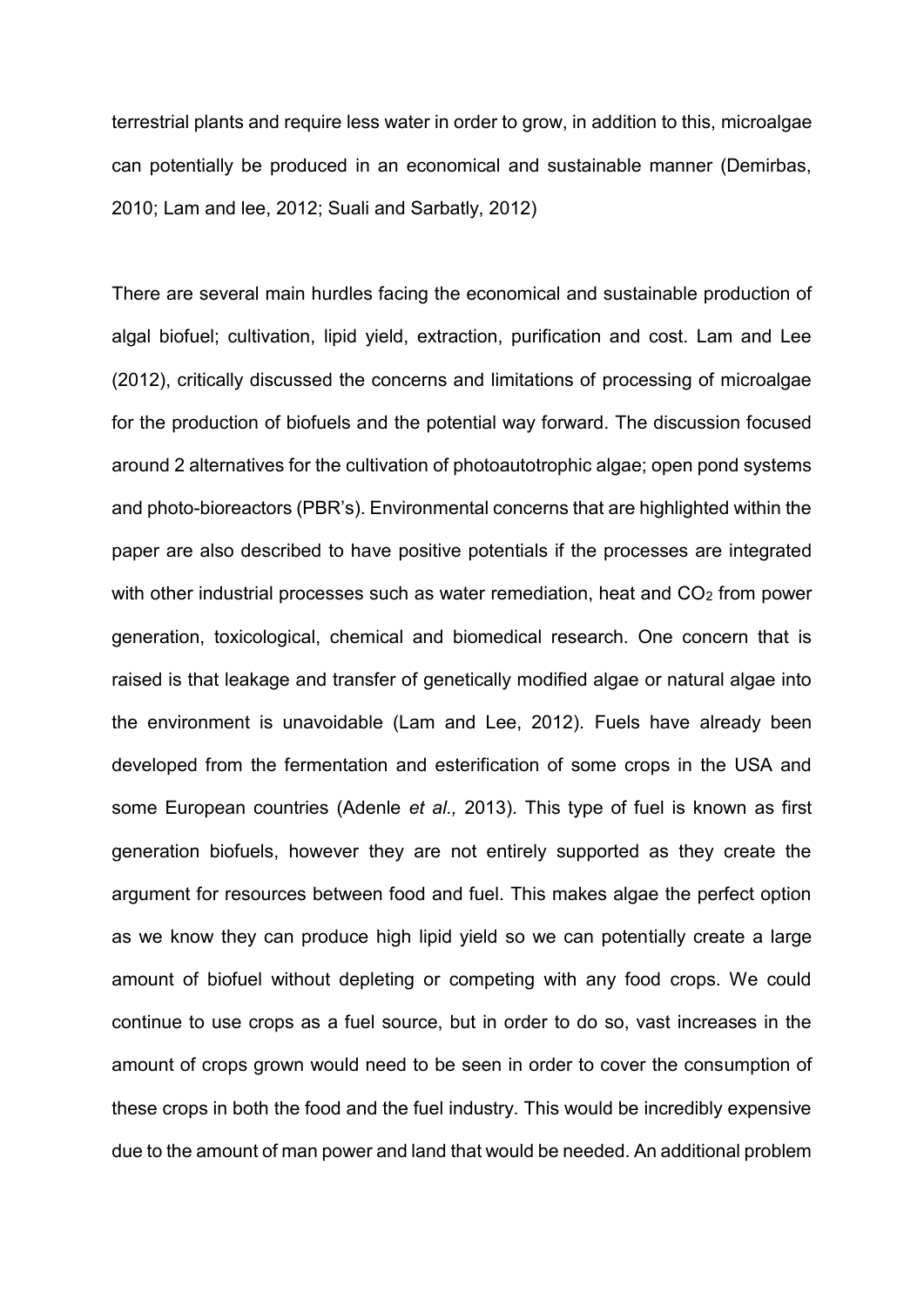with crops being used as a fuel source is that the competition for materials between the two markets with force the prices to rise for consumers.

Microalgae have been promoted as one of the most promising third-generation biofuels for their ability to create such a large amount of lipid, they grow in low quality water and divide at a rapid pace (Rogers, 2013). They have been found to be more efficient in converting sunlight to biochemical energy than terrestrial plants and green microalgae are known to have the same photosynthetic machinery as C3 plants, they can convert 4.6% of solar energy that they receive into biomass energy and have been known to reach up to 8.3% conversion (Chisti, 2013).

#### **I. Algal Growth**

There are several different methods of microalgae lipid conversion to biofuel, but the first thing to consider is the growth of the microalgae and its lipid yield. There are two ways in which microalgae grow, through phototrophic growth where the algae uses light and  $CO<sub>2</sub>$  and releases  $O<sub>2</sub>$  through the process of photosynthesis, for this process the algae needs a light environment with plenty of  $CO<sub>2</sub>$ , however the growth of the algae is slow and their lipid content tends to be low. Microalgae can also grow through the use of heterotrophic growth where they use sugars and  $O<sub>2</sub>$  and release  $CO<sub>2</sub>$ through the use of respiration, the algae need a dark environment so that phototrophic growth can be prevented. This type of growth tends to produce high lipid content in the algae and a fast growth rate (Figure 1).

There are several culturing methods to consider for the growth of algae depending on the type of growth that is decided upon. Raceway ponds and Circular ponds are the two main types of open pond currently used (Leite *et al.,* 2013), they are a simple and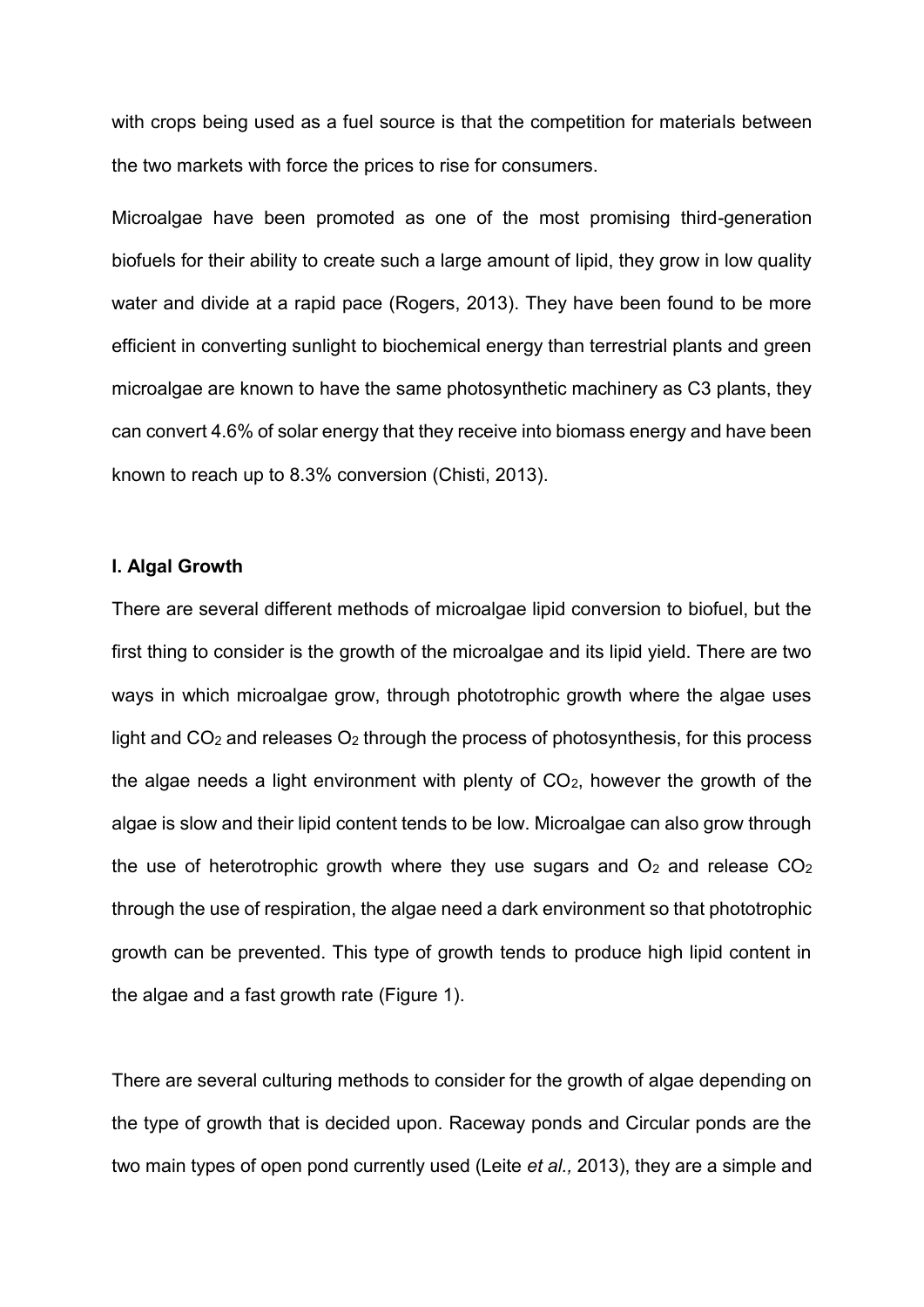cheap way of culturing algae. Open pond cultivation has been in use since the 1950's (Christenson and Sims, 2011) and are the oldest and simplest methods of mass cultivation of microalgae (Demirbas, 2010), however only a select few species can be cultured in conventional open systems as the control of physio-chemical conditions is limited (Silva Benavides *et al*, 2013). Open pond cultivation is carried out in shallow basins in order to prevent self-shadowing, the ponds are also open to the environment and this can present potential problems due to environmental contamination, contamination with unwanted algal species and inefficient use of  $CO<sub>2</sub>$  due to evaporation (Wen *et al*., 2011). Open ponds are equipped with a device which creates hydrodynamic conditions to mix algal cells along a light path (Hadiyanto *et al*, 2013). Sun light is used as the main energy source for photosynthesis while  $CO<sub>2</sub>$  is injected into the pond system.

#### **1.1. Open Ponds**

Raceways are one open pond method of algae cultivation, these ponds are closed loop systems which are typically quite shallow to ensure that light penetrates all levels of the pond. In these ponds paddle wheels are used to mix the algae constantly; one paddle wheel is enough to mix algae in raceways covering very large areas, this maintains aeration and nutrient dispersion with low cost and low energy consumption whilst preventing sedimentation (Chisti, 2007; Joquera *et al.,* 2010; Leite *et al.,* 2013). As the cultivation of algae highly depends on large volumes of water a large amount of land and water are needed. Lack of water due to evaporation can cause major sustainability issues if the process was to be scaled up (Rogers, 2013), although evaporation of the water is essential in cooling to keep the appropriate pond temperature. Here is where covered raceways can be used as any evaporated water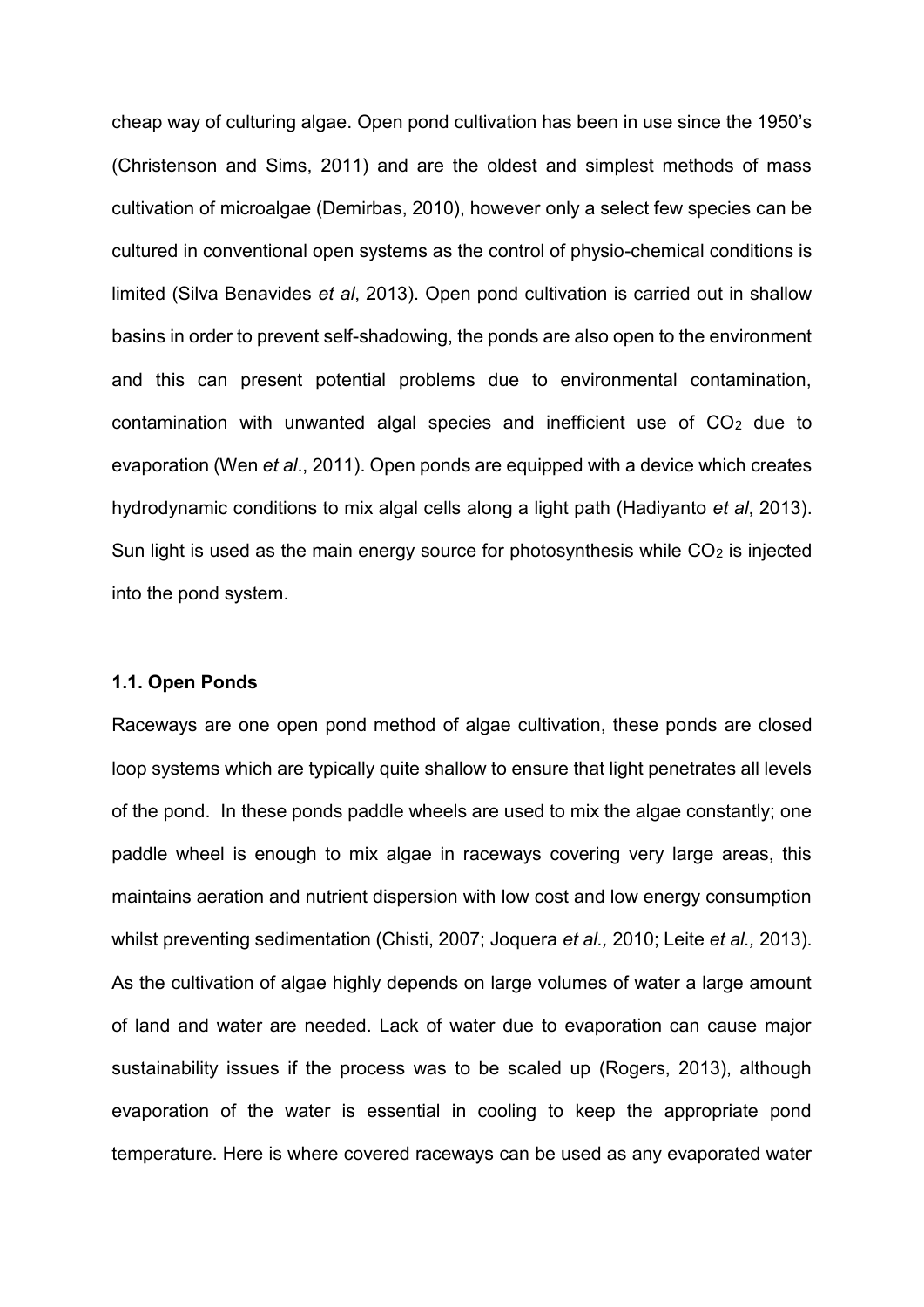could be collected and then re-deposited into the raceways. Covered raceways have been found to support 4.2 times the production capacity compared to uncovered raceways. Most algal raceways use channels which have a constant depth and width, which end in hairpin bends with one or more paddle wheels to circulate the water (Liffman, 2013).

Circular open ponds work in very much the same way as raceway ponds but the pond is entirely circular and mixing is maintained by a paddle which is fixed at the center of the pond to the perimeter edge and rotates slowly. In comparison to raceway ponds, circular open ponds have poor mixing and light distribution properties (Suali and Sarbatly, 2012).

## **1.2. Photo-bioreactors (PBR's)**

Photo-bioreactors tend to be a mass of connected suspended compartments which contain algae and water and stirred by mechanical stirring and/or bubble sparging. This method of cultivation heightens the absorbance as sunlight is reflected off the clear surfaces and back onto the algae (Lee *et al*, 2014). Photo-bioreactors, unlike open ponds, permit the culture of single-species microalgae and prevent environmental contamination of unwanted algal species and potential contamination of the environment with genetically modified microalgae (Leite *et al.,* 2013). In addition to this they also have a high productivity per unit area and enable the control of pH, temperature, light intensity and nutrient availability (Chisti, 2007; Leite *et al.,* 2013). The most widely used photo-bioreactor design is tubular which has a large surface area to volume ratio to maximize exposure to sunlight and sunlight penetration (Wen *et al*., 2011). In closed systems like photo-bioreactors, the oxygen produced during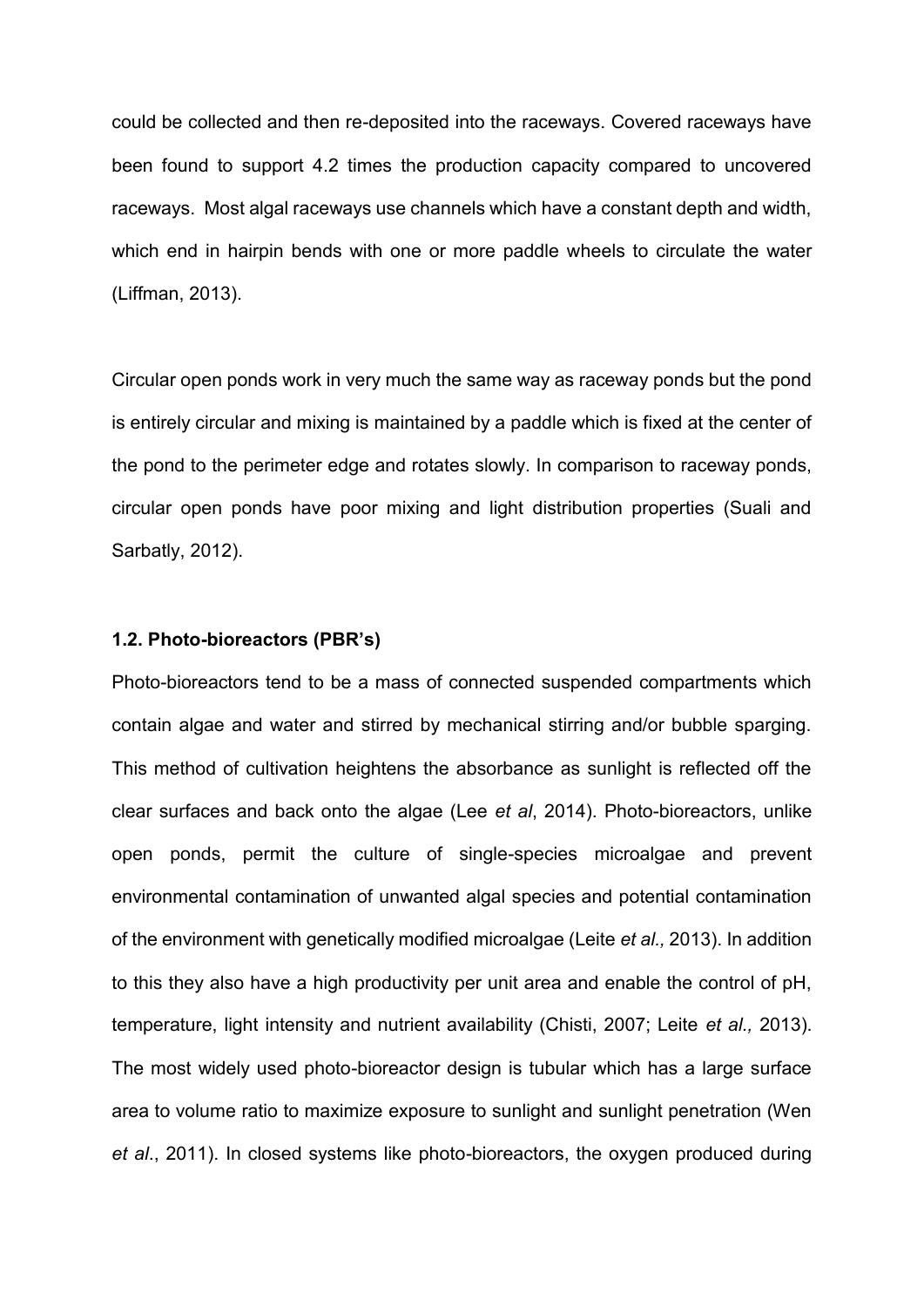photosynthesis will build up until it inhibits growth and potentially poisons the algae (Wen *et al.*, 2011; Suali and Sarbatly, 2012). This build-up of oxygen can be alleviated using a degassing zone where air is bubbled through the broth to remove excess oxygen (Chisti, 2007; Wen *et al.*, 2011).

These bioreactors can also be kept in the dark for heterotrophic growth (Figure 2). Varied lipid contents are noted using heterotrophic culture methods in Suali and Sarbatly (2012) ranging from 44.8% when using glucose as the carbon source, to 73.4% using different carbon sources such as crude glycerol or sweet sorghum in the culture medium. Despite this high lipid content, heterotrophic microalgae cultivation would not be as cost effective as phototrophic culture when the carbon source has to be purchased. Research has found that *Chlorella* sp., algae can be manipulated to utilize CO2 (Suali and Sarbatly, 2012). This is seen as a promising source of organic carbon, when carbon dioxide produced by power plants burning fossil fuels is often available at little or no cost (Chisti, 2007). This could provide a suitable alternative as a carbon source using a mono culture under heterotrophic conditions. In addition to this *Chlorella* spp., especially *Chlorella pyrenoidosa, Chlorella ellipsoidea* and *Chlorella vulgaris* have been found to be suitable for further research for microalgae cultivation for biofuel production. This is due to their successful cultivation both in heterotrophic and photoautotrophic conditions whilst still producing a high lipid content (Han *et al.,* 2012).

# **2. Separation Techniques**

The collection method of the algae now needs to be determined. There are several harvesting methods used for the separation of the microalgae from the solution but there is currently no gold standard or universal algae harvesting method widely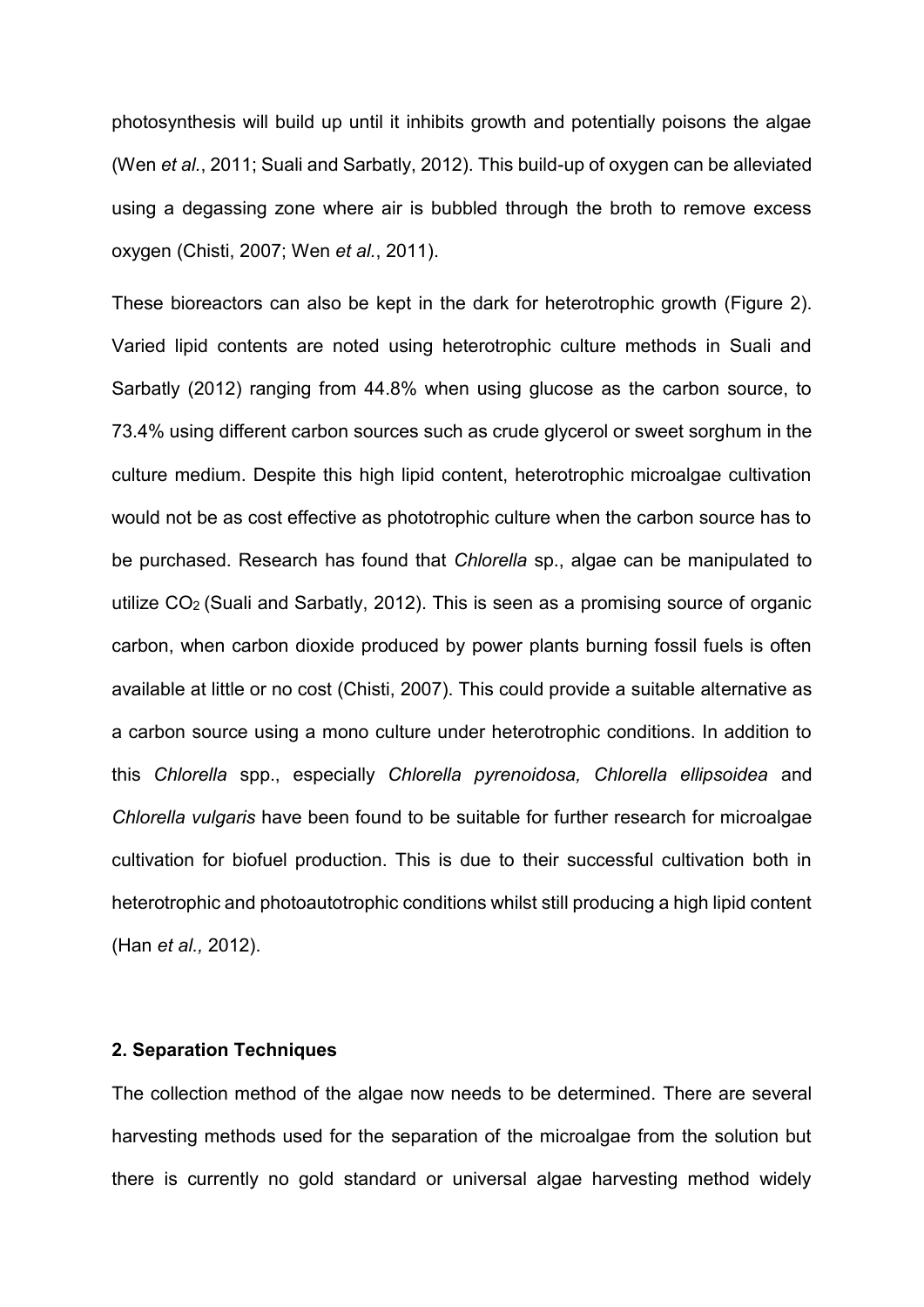available (Mata *et al.,* 2010). Harvesting the algae from the cultivation stage can be very costly, between 20-30% for the total cost of production as cell concentration is very dilute and therefore a large volume of medium needs to be treated in order to harvest suitable quantities of biomass for lipid extraction (Wen, *et al.*, 2011). Harvesting methods can be chemical, mechanical or to a lesser extent electrical based, examples of these include flocculation, filtration, centrifugation, sedimentation, flotation or ultrasound techniques (Suali and Sarbatly, 2012), variations or sequences of these methods are also commonly used. These methods all discriminate on a size and density basis (Mata *et al.,* 2010) which can hinder specific techniques when using different algae species due to the natural variation in size. Flocculation is not a critical step in separating algal cells from the medium as processes have been described just involving sedimentation, filtration or centrifugation alone (Wen *et al*., 2011) but the aggregated cells become easier to harvest as flocculent agents lead to the coagulation of the algae (Suali and Sarbatly, 2012). Biological methods are also being researched as a more ecofriendly and cost effective way of harvesting algae.

# **2.1 Flocculation**

Chemical flocculation is mostly used as a pretreatment for small algae cells to increase the particle size before using another harvesting method such as flotation or filtration (Christenson and Sims, 2011). The use or potential use of flocculation as part of a biomass harvesting technique is being described in recent research (Christenson and Sims, 2011; Wen *et al*., 2011; Lam and Lee, 2012; Suali and Sarbatly, 2012; Leite *et al*., 2013). Ideal Flocculants would have to be low cost, non-toxic and effective at low concentrations in order to be commercially viable due to their high cost (Wen *et al*., 2011). Its use can speed up or facilitate other separation techniques using a flocculating agent although many of these flocculating agents are described as being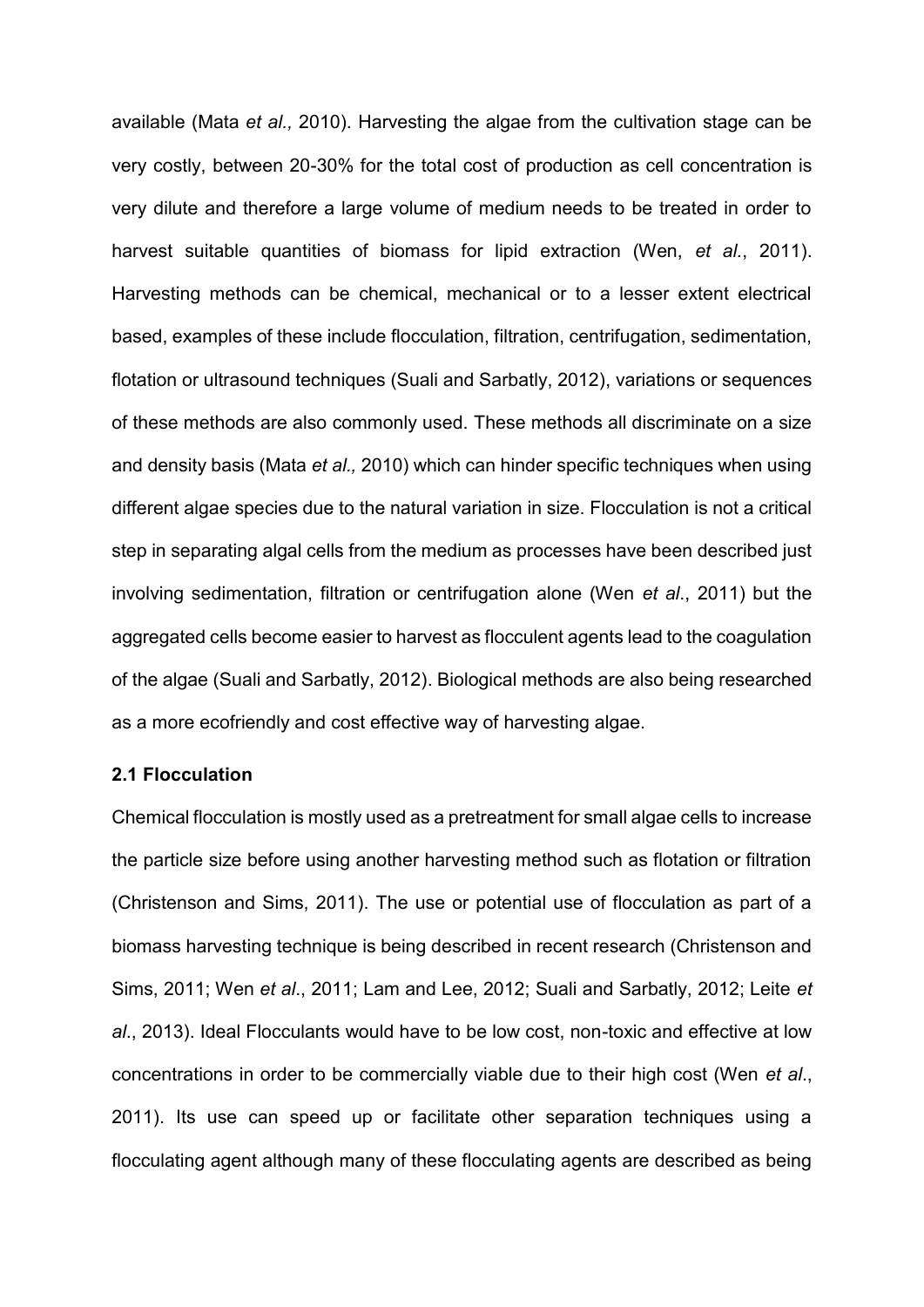toxic so prevents the use of the biomass after lipid extraction as animal feed or for other processes (Leite *et al*., 2013). The use of metal salts for coagulation and flocculation is cautioned when considering a downstream process. Methanogenic activity of acetogenic and methanogenic bacteria fed waste water sludge has been found to be inhibited by aluminum and sulfate. Application of sludge treated by aluminium has been seen to increase heavy metal uptake and cause phosphorus deficiencies in plants, however natural polymers may also be used as flocculants but this had not been as extensively researched (Christenson and Sims, 2011). The efficiency of flocculation depends highly upon the type of algal cells used. The amount of cells flocculated tends to depend on the concentration of the algal cells. Cationic starches are an ecologically friendly and effective alternative for the processing of algae to biofuel (Gerde *et al*, 2014). More recently, bioflocculants have been described in Kim *et al.,* (2013) as being environmentally friendly and demonstrating successful harvesting of 95% of biomass, this could potentially overcome the inherent problem of toxic contamination when using traditional chemical flocculation and is certainly something that requires further investigation.

## **2.2. Sedimentation**

The use of sedimentation as a harvesting method is very low cost and can typically give concentrations of 1.5% solids (Christenson and Sims, 2011), but reliability is low due to the fluctuation in algal cell sizes, it is also a slow process as the algal cells are left to drift to the bottom of the culturing media naturally, this could affect the quality of the algae if it is left for a period of time. Sedimentation is achieved by some algae strains that have the property of natural sedimentation in the absence of mixing, the capital and operational costs of this harvesting method are low but the process can be time consuming (Wen, *et al*., 2011; Leite *et al*., 2013). The sedimentation process can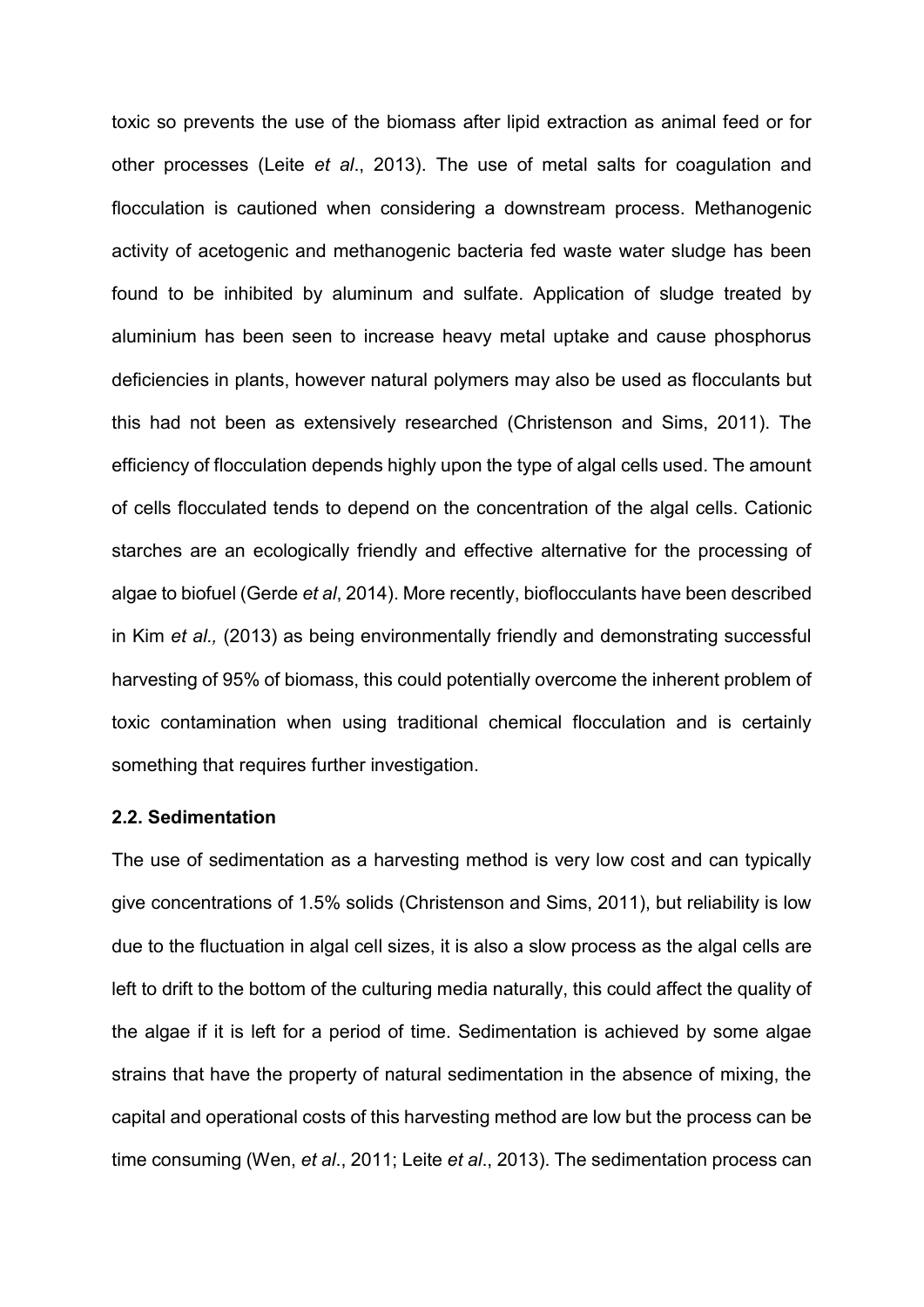be sped up and increased in algae with low sedimentation properties by the addition of a flocculation agent (Wen *et al*., 2011).

#### **2.3. Centrifugation**

The most reliable and quick method of harvesting algae is possibly the use of a centrifuge, which separates the suspended algae due to the density of the mixture. Centrifuges with nozzle type disks are easily cleaned and sterilized, making them ideal for any type of algae separation. The samples are kept pure and uncontaminated ensuring the end product will remain of good quality. However this form of harvesting is very time consuming and expensive, making it an unrealistic permanent harvesting method. The process also involves exposing cells to high gravitational forces which can damage the cell structure (Knuckey *et al*., 2006). Centrifugation provides an effective separation of biomass from the medium within a short time but incurs a high cost due to the initial startup costs and power consumption (Kim *et al*., 2013). This harvesting technique is currently used for the recovery of high value products to avoid bacterial contamination or fouling of the raw product but it is claimed that it would not be cost effective for the recovery of biomass for biofuels due to their lower value (Mata *et al*., 2010, Kim *et al*., 2013). It has, however, been discussed that if the volumetric throughput was increased there is potential for it to become more cost effective but with lower efficiency (Leite *et al*., 2013).

## **2.4. Filtration**

In past studies low-cost filtration has been used to harvest filamentous algae strains at a high rate algal pond (Christenson and Sims, 2011). Micro screening is used to retain larger cells and wash out smaller cells of algae that are non-filamentous. However the use of filamentous algae has been found to be unrealistic as they have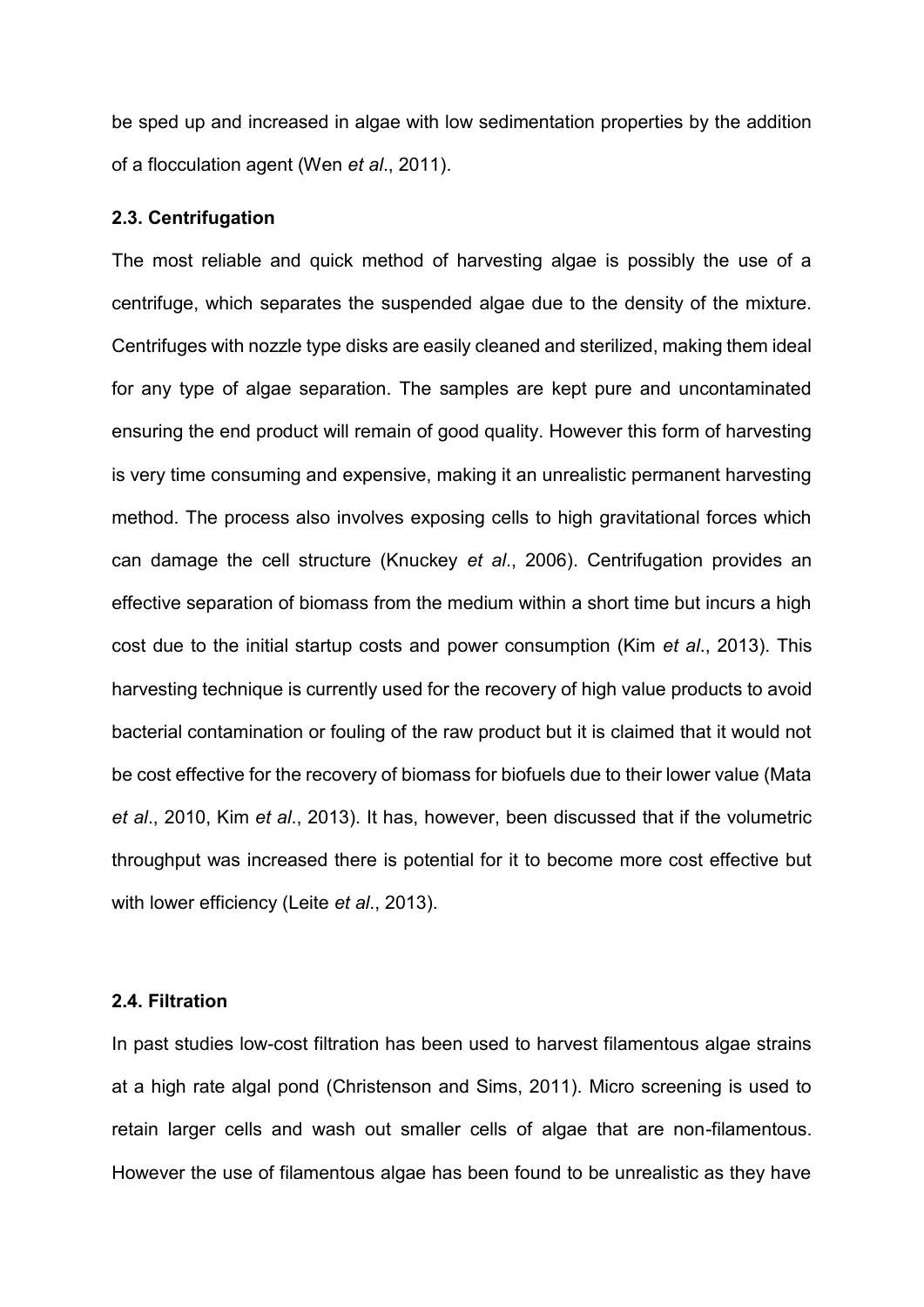a low lipid content, for algae of a smaller size the method that is considered most reliable is that of tangential filtration. Filtration is currently widely used in biotechnology for extraction of products from liquid medium due to the lack of requirement for chemicals, its continuous operation and its high separation efficiency. It also enables the recycling of the culture medium which may contain valuable nutrients for reuse (Kim *et al.,* 2013). Most microalgae are too small for filtration (Leite *et al*., 2013) and those that are small cause plugging of the filter which is a major limitation for filtration (Wen *et al*, 2011). Plugging can be overcome by backwashing to maintain the efficiency of the membrane but this is time consuming (Suali and Sarbatly, 2012). A lot of filtration processes have been increasing in cost due to the need for pumping, backwashing, additional steps and possible replacement of membranes on a commercial scale (Mata *et al.*, 2010).

#### **2.5. Ultrasound**

Ultrasound presents the possibility of both algal harvest and lipid extraction (Kim *et al.,* 2013) although further research needs to be completed in order to upscale this process to industrial use. In open ponds ultrasound doesn't just have the ability to cause aggregation of the microalgae but it can also affect other sediments such as mercury (Suali and Sarbatly, 2012). At particular wavelengths ultrasound can enable the microalgae to aggregate with no shear stress at low frequency but high amplitude ultrasound has the potential to rupture the cells, releasing its contents (Kim *et al.,* 2013). Research into biological based harvesting methods has shown that algae can flocculate spontaneously without the use of chemicals. Research has shown that increasing the natural nutrients plants use to flocculate, can increase the flocculation rate up to 100% when the nutrients in the culture medium were doubled (Silva and Silva, 2007). It would be incredibly beneficial to control this natural development as it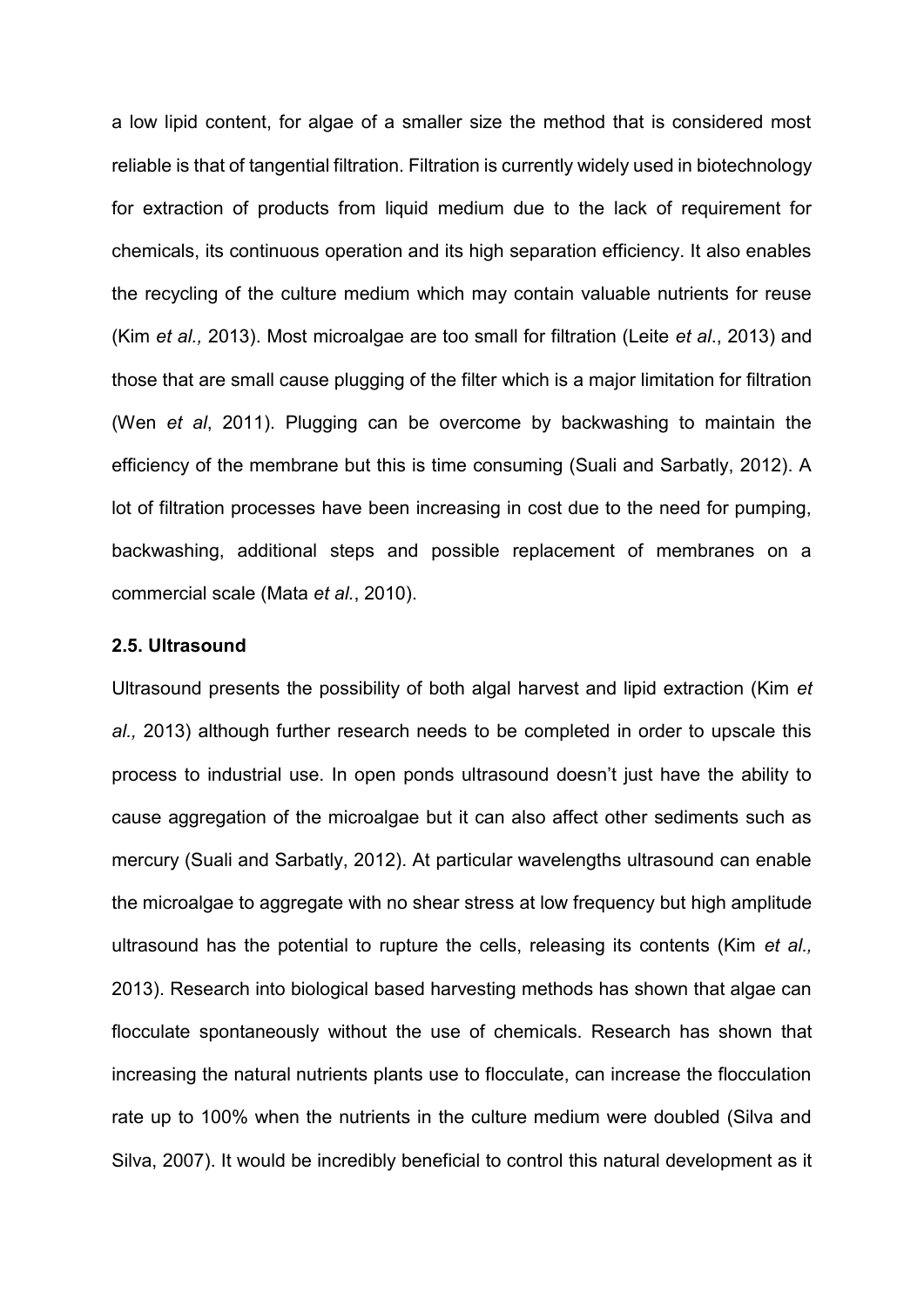would be much more ecofriendly and much less costly, however further research needs to be conducted to explore all novel biological harvesting options.

#### **3. Drying Methods**

Once the algae have been harvested it needs to be dried before the oil can be extracted. Various drying methods such as sun drying, freeze drying, spray drying, hot air oven and drum drying are used to remove excess water from the biomass, as solvent based lipid extraction is difficult when wet biomass is used (Wen *et al.,* 2011). Oil yield is generally much lower with wet biomass compared to lipid extraction after a dewatering stage (Suali and Sarbatly, 2012). One drying method used is solar drying which was originally designed for the drying of seaweed for the possible use as biofuel. Solar power has become a very popular source of energy over the past few years when it comes to housing and industrial use. Most marine products require a drying stage in the process to produce a quality product (Fudholi, 2014). Extraction of lipids from the harvested algal biomass is receiving a great deal of research, as lipid extraction methods that do not require a very low water content would make the harvesting process much simpler and cheaper (Leite *et al.,* 2013). The biomass must be processed rapidly in order to avoid the biomass form spoiling due to the enzymes within the algae hydrolyzing the cellular lipids into free fatty acids (Wen *et al.*, 2011). It is important that during the oil extraction methods the lipids do not get damaged, however the method still needs to be quick, effective and easily scalable (Pragya *et al.,* 2013). For oil to be extracted from the algae cells, the cell needs to be lysed and the cell membranes broken. Current commercial oil extraction methods from crops such as palm oil, uses heating under high pressure before mechanical pressing. This technique requires no chemical solvents so preserves the quality of the extracted oil,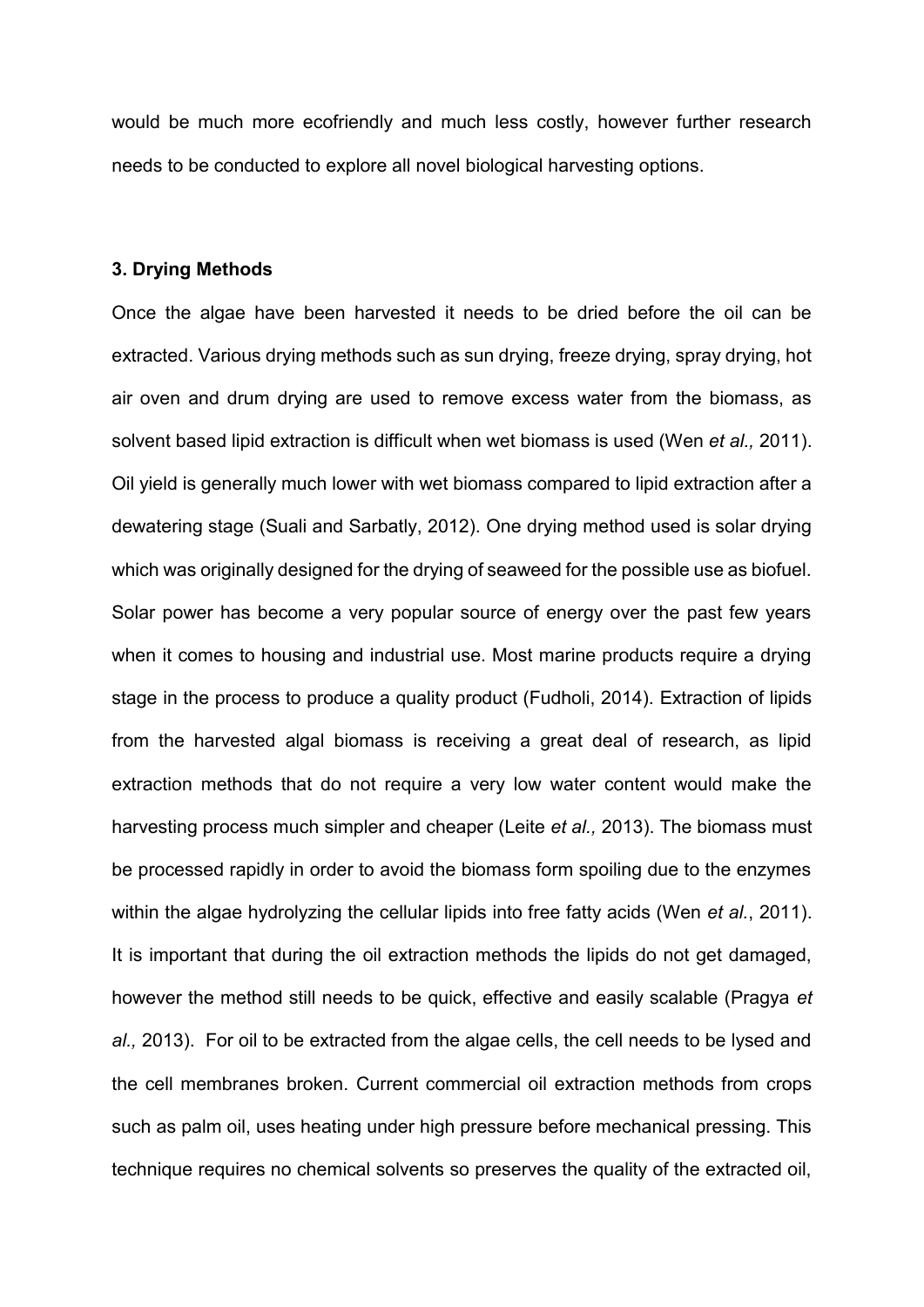but it does have limitations when producing biofuels from algae due to the small size of microalgal cells (Suali and Sarbatly, 2012).

Supercritical CO<sub>2</sub> is one method of effective oil extraction that is non-toxic, has a low critical temperature, easy separation after extraction and a high diffusivity and low surface tension (Lam and Lee, 2012). Despite these advantages of supercritical CO<sub>2</sub> extraction, it has high costs and safety issues which make it unsuitable for extraction of microalgae oils (Wen *et al.,* 2011; Lam and Lee, 2012; Suali and Sarbatly, 2012).

## **4. Lipid Extraction**

## **4.1. Electrical Extraction**

Some extraction methods use cell disruption by ultrasound or osmotic shock but each of these methods normally uses further chemical extraction using solvents such as hexane or hexane-ethanol mixture which contaminate the remaining biomass (Mata *et al.*, 2010; Suali and Sarbatly, 2012). One such solvent extraction method is soxhelt extraction, which uses hexane to extract lipids from algal cells. This technique can be used on its own or alongside another technique such as the oil press/expeller method. After the lipids have been initially extracted by the expeller the remaining pulp can that be extracted using cyclo-hexane which dissolves oil into itself so that the pulp can be removed (Pragya *et al.*, 2013).

## **4.2. Solvents**

Extraction of lipids from the algae cells can be done through the use of solvents, the idea with using a solvent is that non-polar organic solvents disrupt hydrophobic interactions between non-polar/ neutral lipids (Pragya *et al.,* 2013), through shifting the pH of the mixture to be more alkaline it can disrupt the hydrogen bonds between polar lipids. The type of solvent used depends on the algae that are being used, though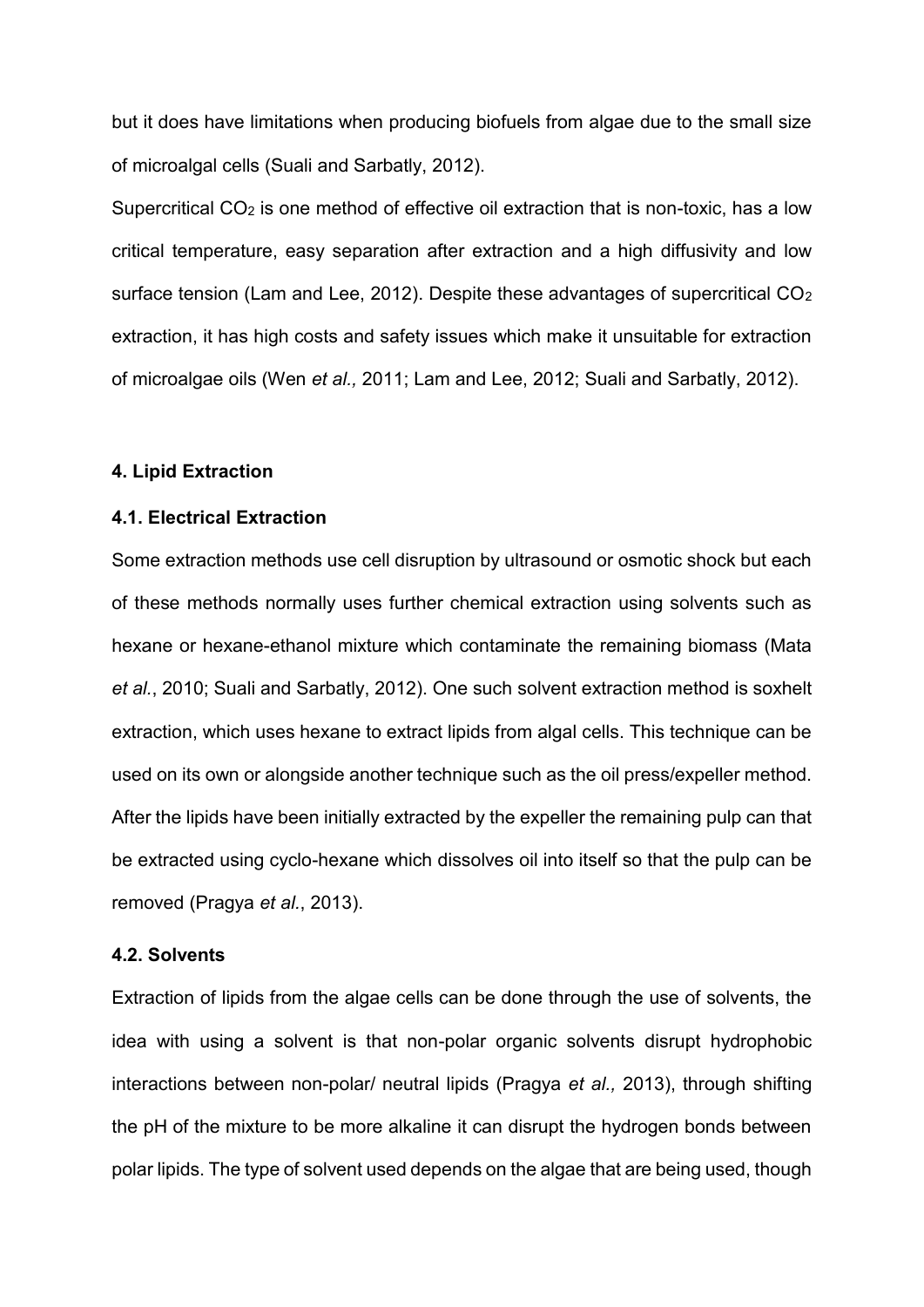it should be kept in mind that using a solvent that is expensive would not be viable for large scale production. The solvent would also need to be volatile, non-toxic, non-polar and a poor extractor of other non-lipid parts of the algae cells. When Ramluckan *et al.,* (2014) came across this issue, they used an ultraviolet light to determine the amount of chlorophyll in the extracted oil. They also used a chromatographic method to identify the quantity of useable lipids. Although these further methods solve the problems with the unwanted extracted lipids it would also make the process much more expensive and time consuming. Recently described in literature is a solvent which has both polar and non-polar properties (Suali and Sarbatly, 2012; Leite *et al.*, 2013). This extraction method uses switchable solvents which can be changed from polar to non-polar or hydrophilic to hydrophobic when bubbled with CO2 (Suali and Sarbatly, 2012; Leite *et al.*, 2013). This enables the solvent to enter the algal cell when miscible with water and then when switched they extract the lipid out of the cells and out of the liquid, following extraction the solvent can be easily separated from the biomass and can consequently be reused, reducing production costs. This form of extraction may be suitable to use on undried biomass but future research is required to investigate this.

# **5. Lipid conversion**

From these constituent parts biodiesel is produced by transesterification of the triglycerides into esters which is the final biodiesel product and glycerol which is a byproduct, the glycerol by-product can be used as a carbon source for heterotrophic algal growth so this process produces no waste (Leite *et al.,* 2013; Zhu *et al.,* 2014). Biodiesel is already produced using oils seeds and the reagents used for transesterification in these processes can easily be transferred and applied to microalgae biodiesel production (Leite *et al.,* 2013). Transesterification is thought of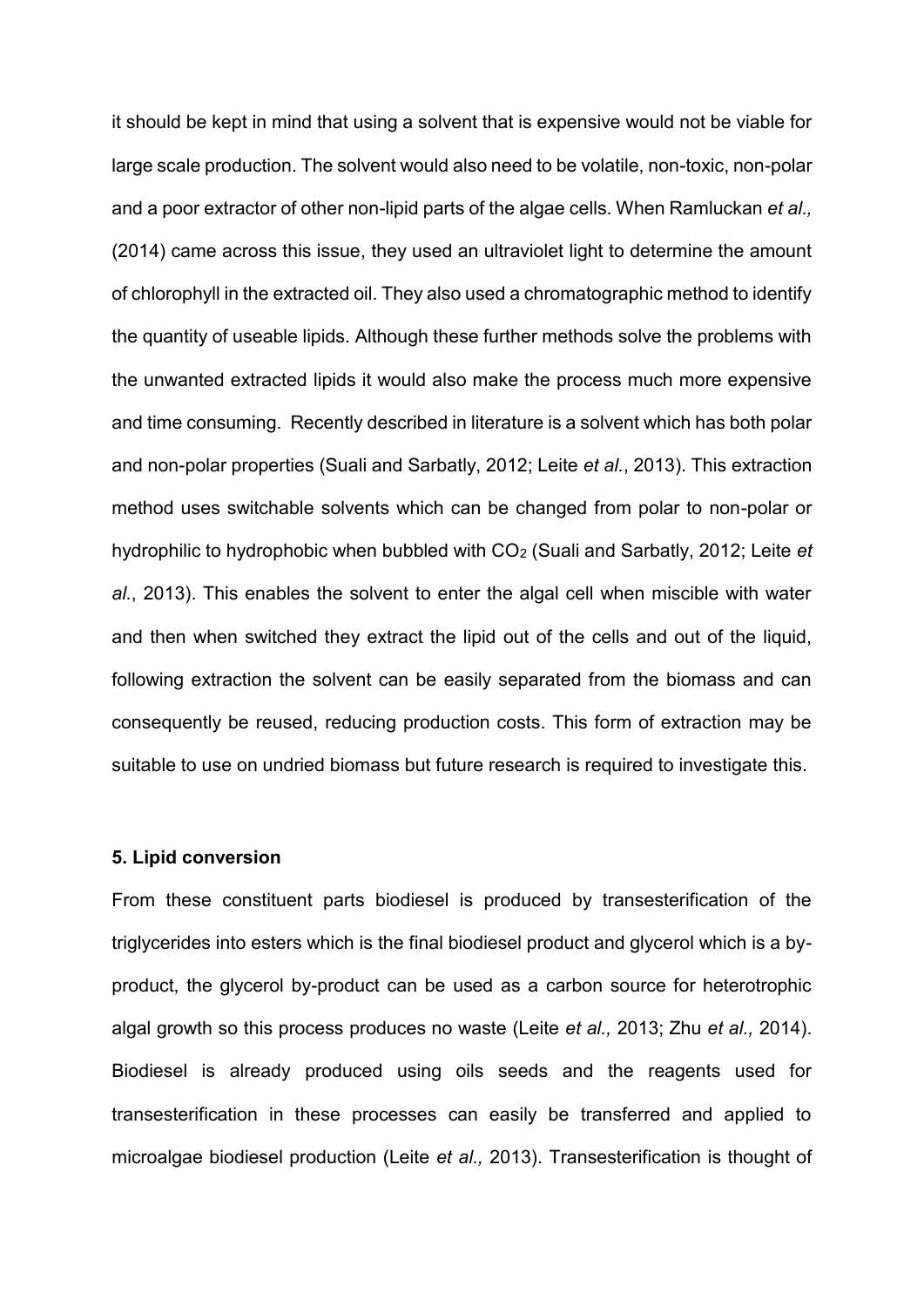as the most useful method of converting oil to biodiesel, as the process of converting the fatty acids to biofuel have the closest characteristics to those of diesel fuel (Pragya *et al.*, 2013). Through the process of transesterification, raw lipids extracted from algae are converted to fatty acid alkyl esters which have a lower molecular weight. A major drawback to this method however is the use of methanol to drive the reaction, this affects the cost and sustainability of the conversion method (Daroch *et al.*, 2013). Lipids from algae may also be converted to biodiesel through a process called pyrolysis, which is a thermo-chemical technique which uses heat and a lack of oxygen to break down the lipids. The product of this process is a liquid that has similar chemical components to that of petroleum diesel (Pragya *et al.*, 2013). The known problems with this technique are temperature, particle size, sweep gas flow rate and reactor types (Hu *et al*, 2013).

# **6. Alternative Products**

As well as the production of biodiesel there are other possible fuels that could be created manually through the use of different processes. Wen *et al*., (2011) also looked into biofuel from microalgae. One such fuel that they researched was biogas, such as methane produced from anaerobic digestion, which can be used as a heat source or to supply electricity (Figure 3). They mentioned Bio-oils and syngas as products from algae through the process of thermochemical conversion, which can also be categorized as gasification, pyrolysis or thermochemical liquefaction. The end products of these processes can vary between solid, liquid and gas forms. From this we understand that biodiesel is not the only useful fuel that can be created from algae. Other potential products from microalgae include biogas, fertilizer, cosmeceuticals, nutraceuticals and pigments (Suali and Sarbatly, 2012) all of which have a much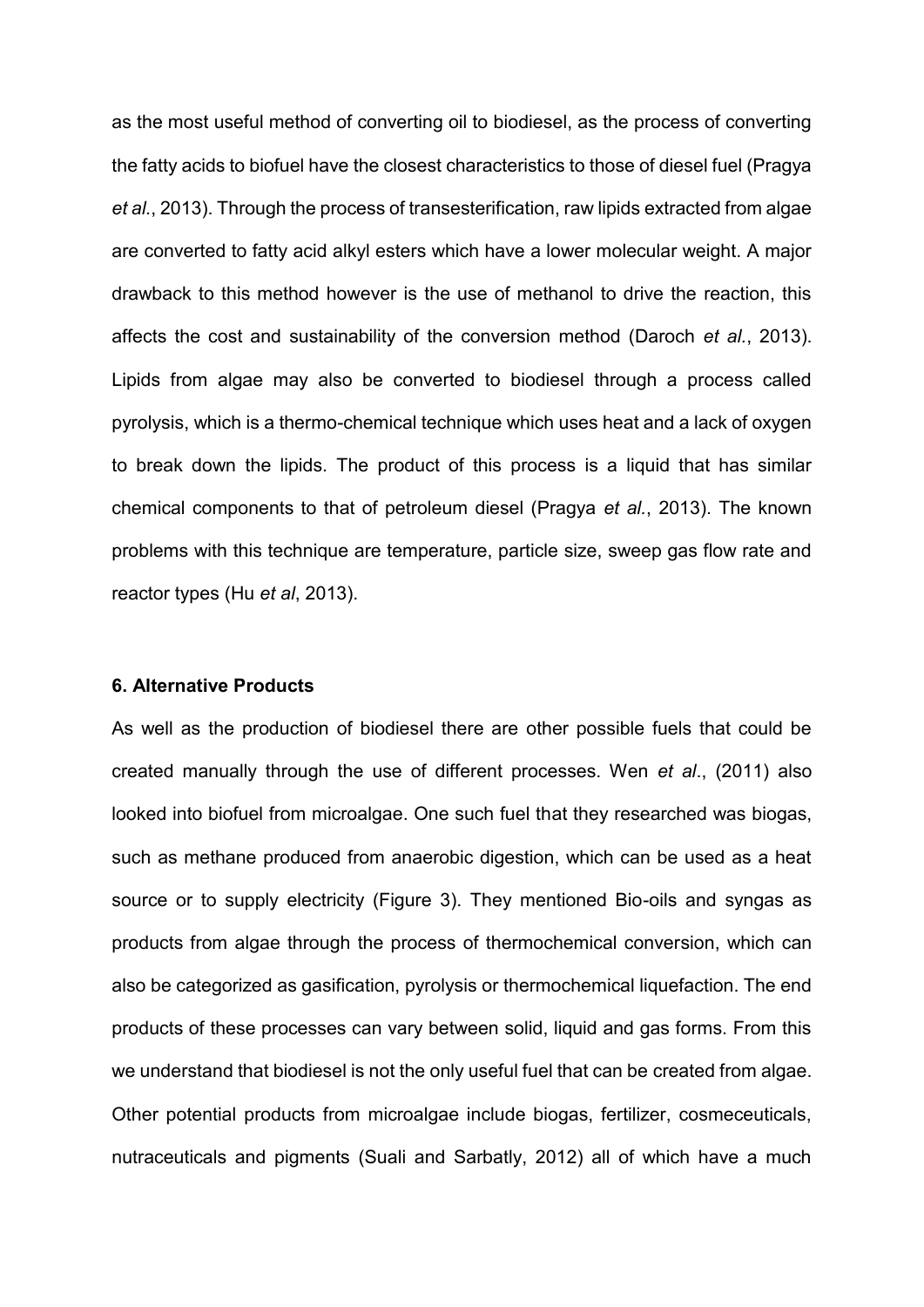higher value when sold on so the production of these in a closed cycle bio-refinery concept would increase the potential of industrial scale production of biodiesel and biofuels. Bioethanol can be obtained by the fermentation of sugars which are produced by hydrolyzing the carbohydrates in microalgae cells, it is described how production of bioethanol can be performed simultaneously to biodiesel but bioethanol production is still in the preliminary research phase (Lam and Lee, 2012; Zhu *et al.,* 2014).

# **7. Concerns, Limitations and Further Thoughts**

Wen *et al*., (2011) discovered that it would still be too expensive to use algae as a biofuel due to the cost of oil extraction and the biodiesel production, which would make it too much to commercialize. It is also highlighted that biogas production would be much more beneficial as it is much cheaper than the production of other biofuels, and it could largely contribute to a widely used fuel source such as electricity. However biodiesel is a very important fuel source as it could be largely used to power transport vehicles, which would cause much less destruction to the environment than normal diesel/ petrol we use now. This puts across the point that new technologies need to be developed that can extract the oil from the algae but also another that can turn it into biodiesel for cheaper. Alternatively the waste products from this process could be sold as animal feed, as it is full of proteins and carbohydrates. On the other hand they also had the thought that if raw biomass was used for methane production instead of biofuel production, this would massively reduce the costs as there would be no oil extraction or production of biodiesel.

Suali and Sarbatly (2012) concluded that microalgae are feasible as a biofuel feedstock, and the production could be made cheaper by using a solvent that can be reused for the extraction of lipids from the microalgae. It would also be cheaper as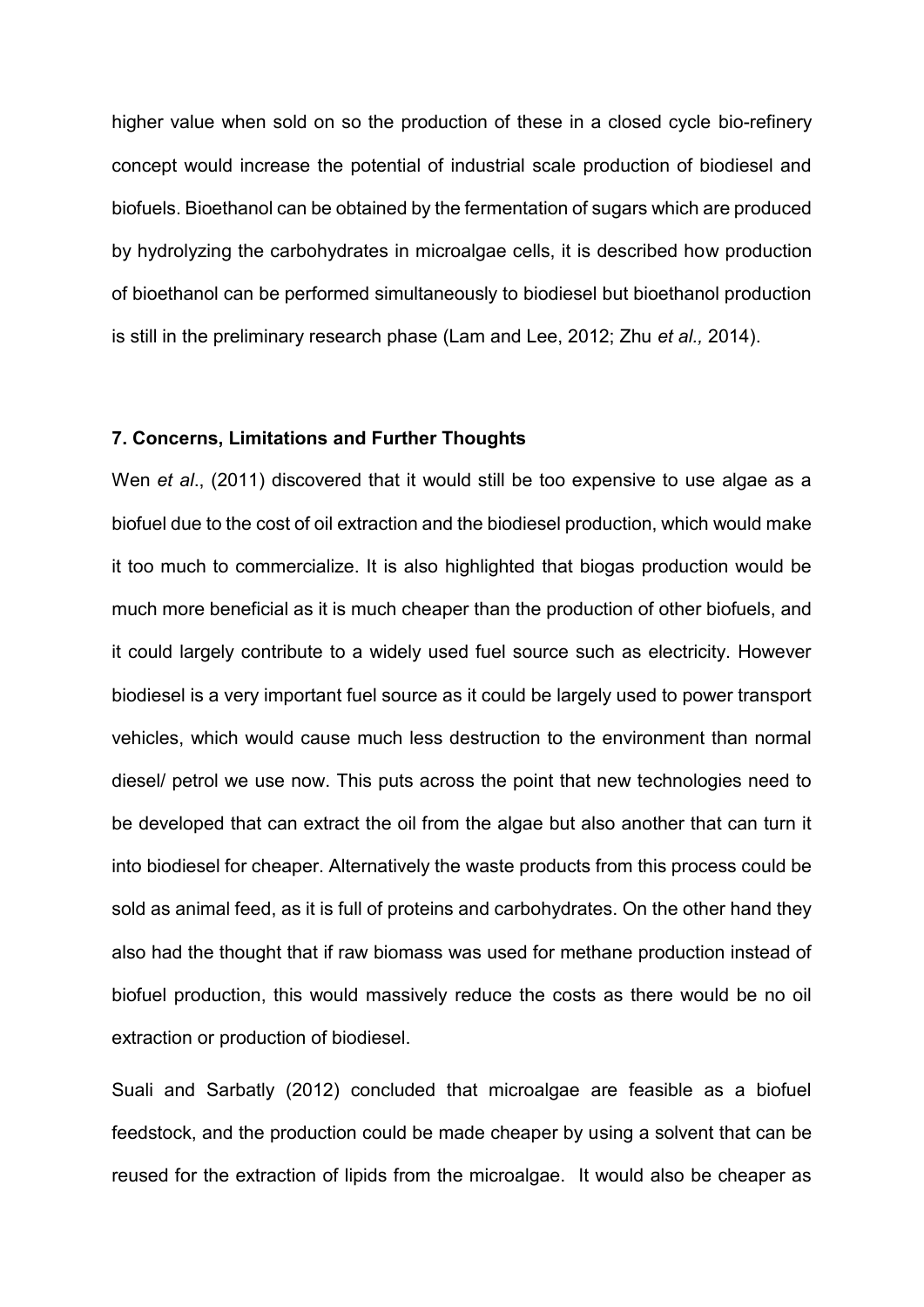less water is needed for the process, they can reproduce more rapidly than normal plants and they have a high lipid content. Along with microalgae being used to create an alternative fuel source, it can also be beneficial in wastewater treatment and the production of pharmaceuticals. Nutrients are an essential element of algal growth, the sustainability and costs of which depend on the source of the nutrients and the recyclability (Rogers, 2013). CO<sub>2</sub>, nitrogen and phosphorus will need to be supplemented as biofuel technology develops possibly through locating algal farms close to power plants and waste water treatment plants in order to utilize their waste products.

Zheng *et al* (2012) looked into the use of both phototrophic and heterotrophic growth being used together. They established that using open ponds and runways to culture algae was difficult as the algae take so long to multiply. Using other culturing methods such as PBRs is extremely costly however, creating a problem when it comes to high yield production. Their main idea was to use a two-stage process involving phototrophic and heterotrophic growth, which would take the advantage of low cost from phototrophic growth and high efficiency from heterotrophic growth. They determined that heterotrophic culturing can be used as a better process to produce seed cells from the algae in large open systems, as its productivity was much higher but had the same standard of performance. Organic waste can also be used as a feedstock for heterotrophic growth making it good for the environment. Zhu *et al.,*  (2014) also discuss the potential of a recycling system in a microalgae bio-refinery chain but doesn't consider other potential products such as cosmetics, pharmaceuticals or nutritional supplements. Suali and Sarbatly, (2012) briefly discuss the potential for pharmaceutical products that can be obtained from microalgae and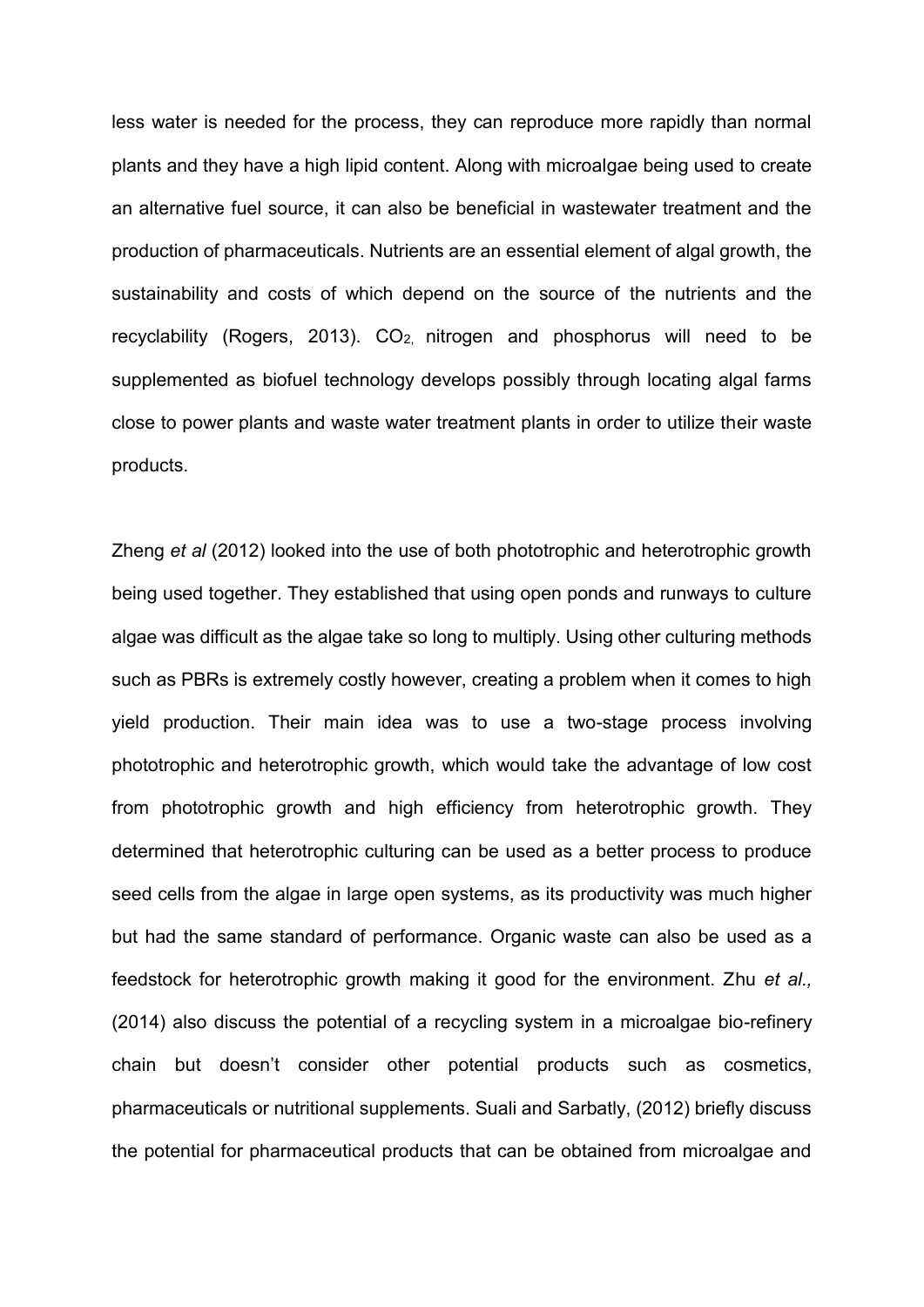also the possibility of combining waste water treatment plants with microalgae culture methods in order to remove and utilize waste products to the benefit of the culture system.

#### **8. References**

Adenle, A.A., Haslam, G.E. and Lee, L. (2013) Global assessment of research and development for algae biofuel production and its potential role for sustainable development in developing countries, *Energy Policy*, 61, 182-195.

Burgess, J.G. (2012) New and emerging analytical techniques for marine biotechnology, *Current Opinion in Biotechnology*, 23, pp. 29-33.

Chisti, Y. (2007) Biodiesel from microalgae, *Biotechnology Advances*, 25, 294-306.

Chisti, Y. (2013) Constraints to commercialization of algal fuels, *Journal of Biotechnology*, 167, 201-214.

Christenson, L. and Sims, R. (2011) Production and harvesting of microalgae for wastewater treatment, biofuels, and bioproducts, *Biotechnology Advances*, 29, 686- 702.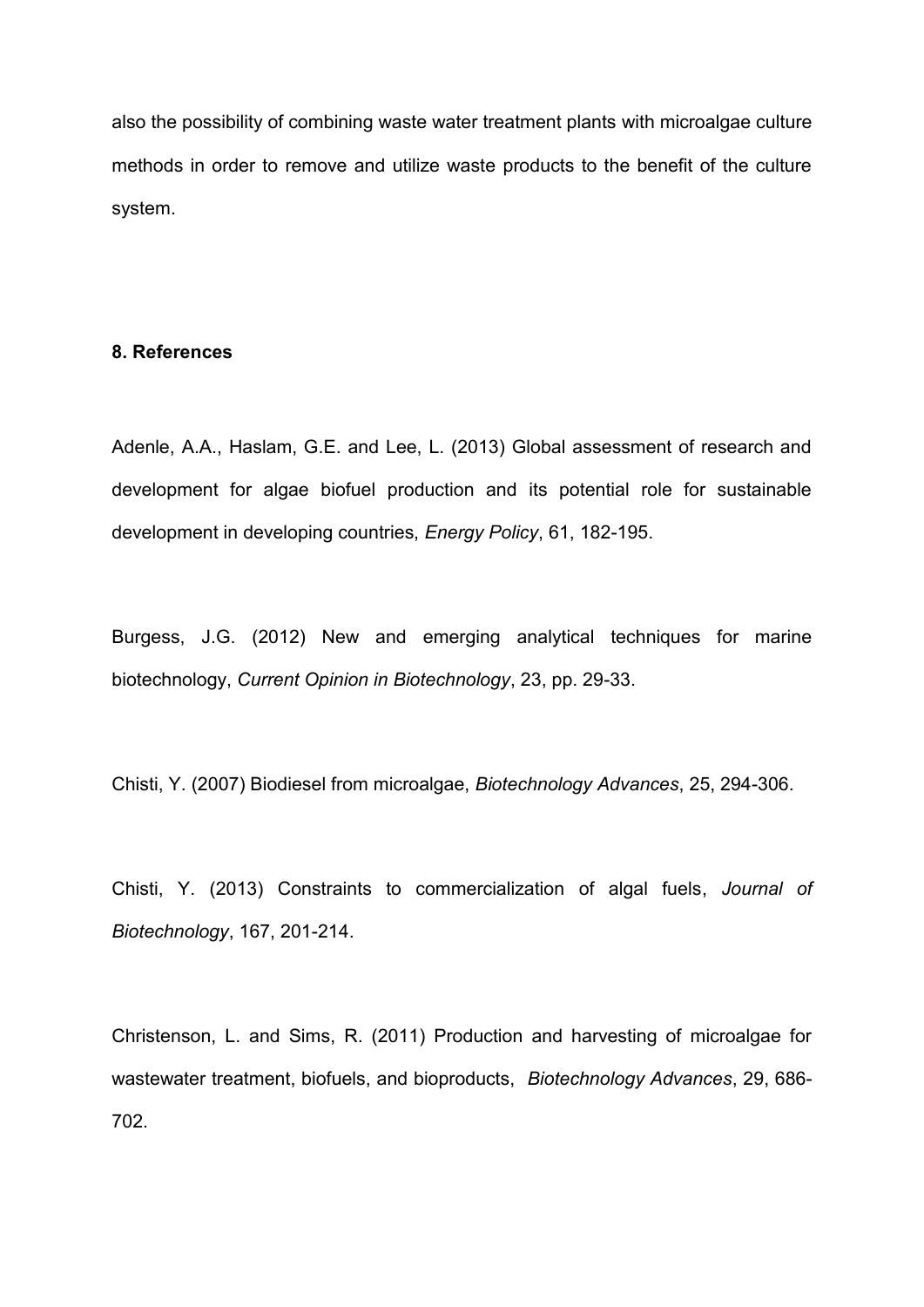Daroch, M., Geng, S. and Wang, G. (2013) Recent advances in liquid biofuel production from algal feedstocks, *Applied Energy*, 102, 1371-1381.

Demirbas, A. (2010) Use of algae as biofuel sources, *Energy Conversion and Management*, 51, 2738-2749.

Fudholi, A., Sopian, K., Othman, M.Y. and Ruslan, M.H. (2014) Energy and exergy analyses of solar drying system of red seaweed, *Energy and Buildings*, 68, Part A, 121-129.

Gerde, J.A., Yao, L., Lio, J., Wen, Z. and Wang, T. (2014) Microalgae flocculation: Impact of flocculant type, algae species and cell concentration, *Algal Research*, 3, 30- 35.

Hadiyanto, H., Elmore, S., Van Gerven, T. and Stankiewicz, A. (2013) Hydrodynamic evaluations in high rate algae pond (HRAP) design, *Chemical Engineering Journal*, 217(0), pp. 231-239.

Han, F., Huang, J., Li, Y., Wang, W., Wang, J., Fan, J. and Shen, G. (2012) Enhancement of microalgal biomass and lipid productivities by a model of photoautotrophic culture with heterotrophic cells as seed, *Bioresource Technology*, 118, 431-437.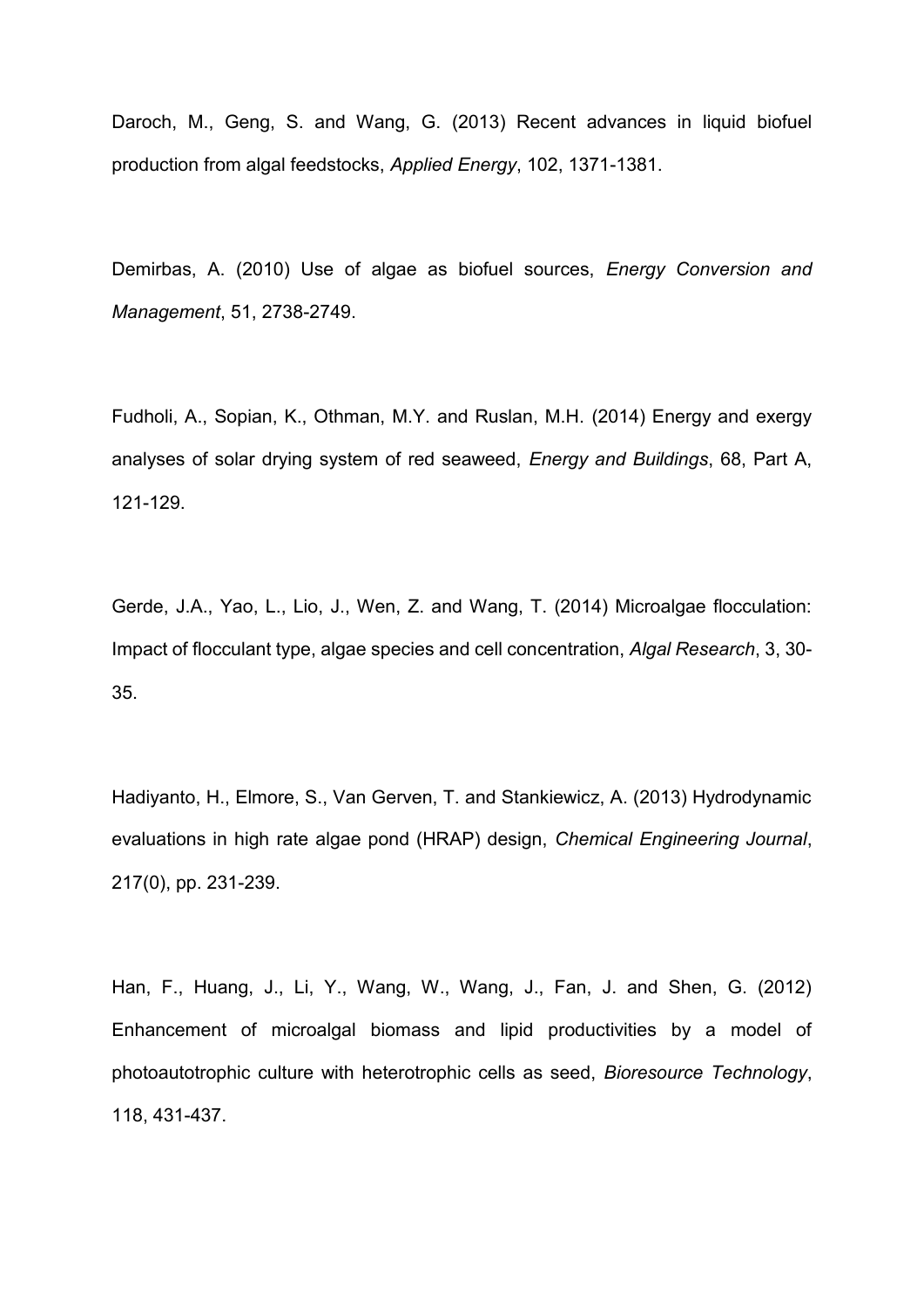Hu, Z., Zheng, Y., Yan, F., Xiao, B. and Liu, S. (2013) Bio-oil production through pyrolysis of blue-green algae blooms (BGAB): Product distribution and bio-oil characterization, *Energy*, 52, 119-125.

Jorquera, O., Kiperstok, A., Sales, E.A., Embiruçu, M. and Ghirardi, M.L. (2010) Comparative energy life-cycle analyses of microalgal biomass production in open ponds and photobioreactors, *Bioresource Technology*, 101,1406-1413.

Kim, J., Yoo, G., Lee, H., Lim, J., Kim, K., Kim, C.W., Park, M.S. and Yang, J. (2013) Methods of downstream processing for the production of biodiesel from microalgae, *Biotechnology Advances*, 31, 862-876.

Knuckey, R.M., Brown, M.R., Robert, R. and Frampton, D.M.F. (2006) Production of microalgal concentrates by flocculation and their assessment as aquaculture feeds, *Aquacultural Engineering*, 35, 300-313.

Lam, M.K. and Lee, K.T. (2012) 'Microalgae biofuels: A critical review of issues, problems and the way forward', Biotechnology Advances, 30(3), pp. 673-690.

Leite, G.B., Abdelaziz, A.E.M. and Hallenbeck, P.C. (2013) 'Algal biofuels: Challenges and opportunities', Bioresource Technology, 145, pp. 134-141.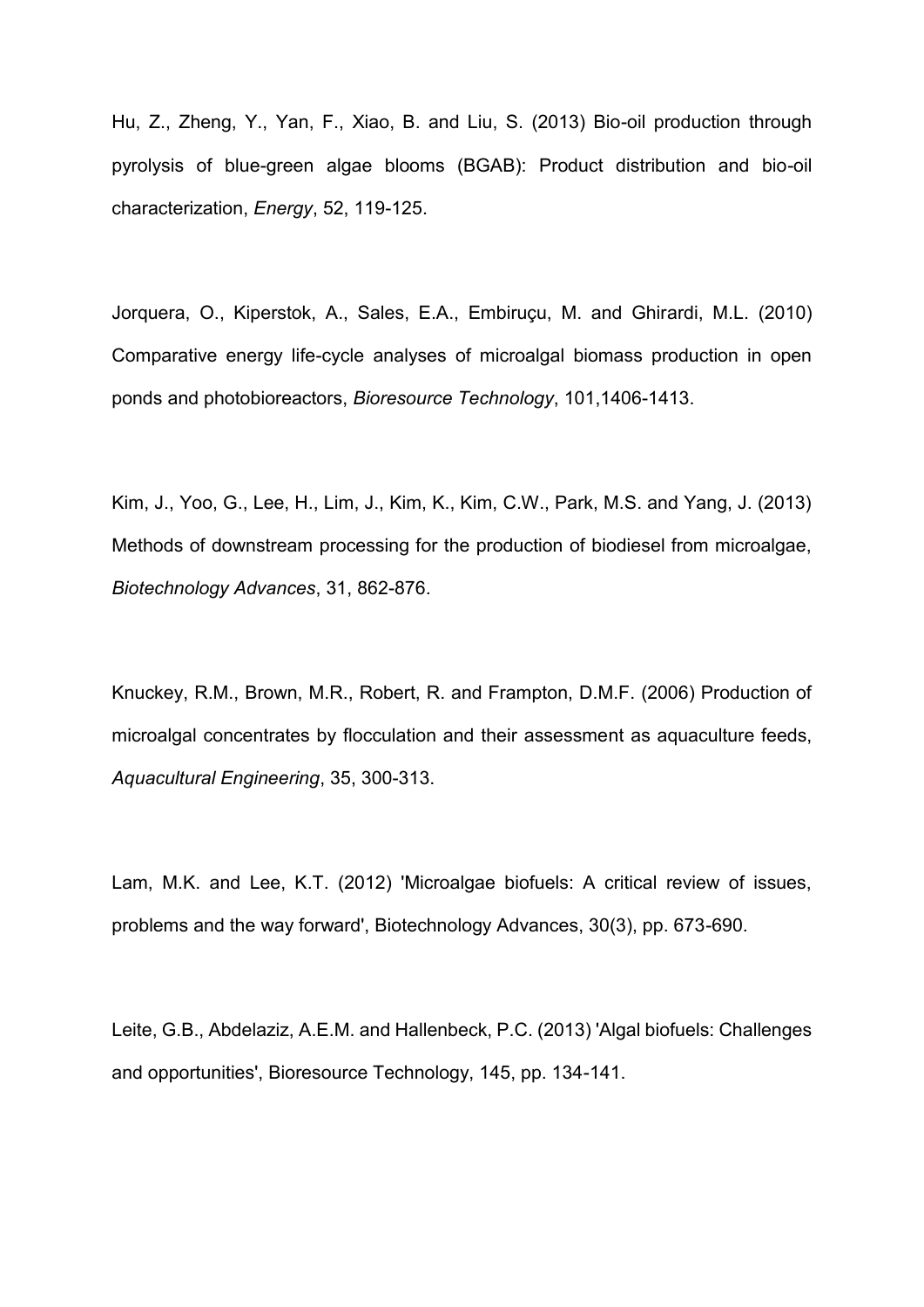Li, T., Zheng, Y., Yu, L. and Chen, S. (2013) 'High productivity cultivation of a heatresistant microalga Chlorella sorokiniana for biofuel production', Bioresource Technology, 131, pp. 60-67.

Liffman, K., Paterson, D.A., Liovic, P. and Bandopadhayay, P. (2013) 'Comparing the energy efficiency of different high rate algal raceway pond designs using computational fluid dynamics', Chemical Engineering Research and Design, 91, 221- 226.

Mata, T.M., Martins, A.A. and Caetano, N.S. (2010) Microalgae for biodiesel production and other applications: A review, *Renewable and Sustainable Energy Reviews*, 14, 217-232.

Perez-Garcia, O., Escalante, F.M.E., de-Bashan, L.E. and Bashan, Y. (2011) Heterotrophic cultures of microalgae: Metabolism and potential products, *Water Research,* 45, 11-36.

Pragya, N., Pandey, K.K. and Sahoo, P.K. (2013) A review on harvesting, oil extraction and biofuels production technologies from microalgae, *Renewable and Sustainable Energy Reviews,* 24, 159-171.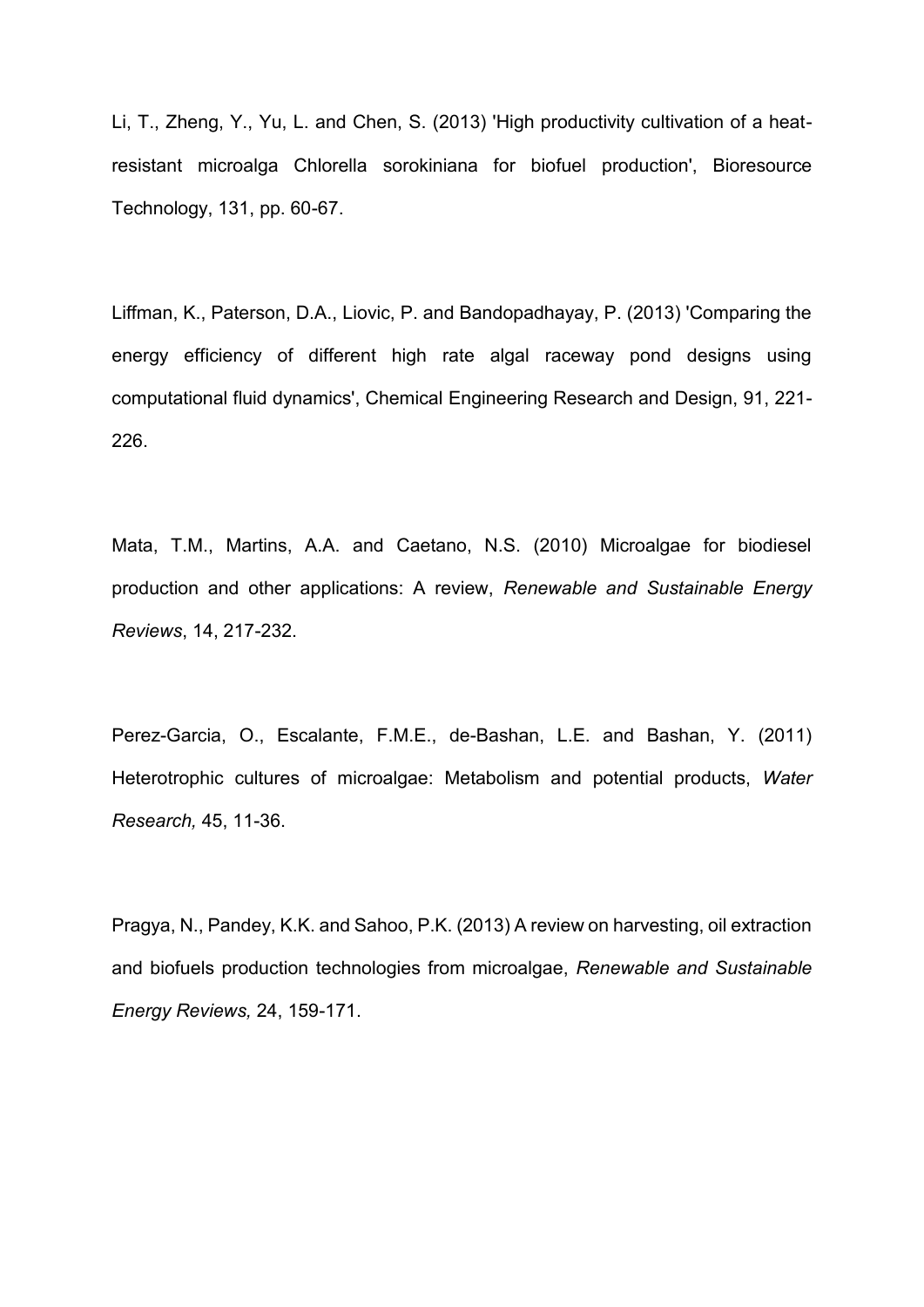Ramluckan, K., Moodley, K.G. and Bux, F. (2014) An evaluation of the efficacy of using selected solvents for the extraction of lipids from algal biomass by the soxhlet extraction method, *Fuel,* 116, 103-108.

Ritchie, R.J., Guy, K. and Philp, J.C. (2013) Policy to support marine biotechnologybased solutions to global challenges, *Trends in Biotechnology*, 31, 128-131.

Rogers, J.N., Rosenberg, J.N., Guzman, B.J., Oh, V.H., Mimbela, L.E., Ghassemi, A., Betenbaugh, M.J., Oyler, G.A. and Donohue, M.D. (2013) A critical analysis of paddlewheel-driven raceway ponds for algal biofuel production at commercial scales, *Algal Research* (Article In Press) Available online 19/12/2013.

Silva Benevides, A.M., Torzillo, Giuseppe., Kopecky, Jirka. and Masojidek, Jiri. (2013) Productivity and biochemical composition of Phaeodactylum triconutum (Bacillariophyceae) cultures grown outdoors in tubular photobioreactors and open ponds, *Biomass and Bioenergy*, 54, 115-122.

Silva, P.G. and Silva, H.J. (2007) Effect of mineral nutrients on cell growth and selfflocculation of *Tolypothrix tenuis* for the production of a biofertilizer, *Bioresource Technology,* 98(3), pp. 607-611.

Tang, C., and Lewis, J. (2012). Algae: Green Gold. *CPI expert seminar report*. P-36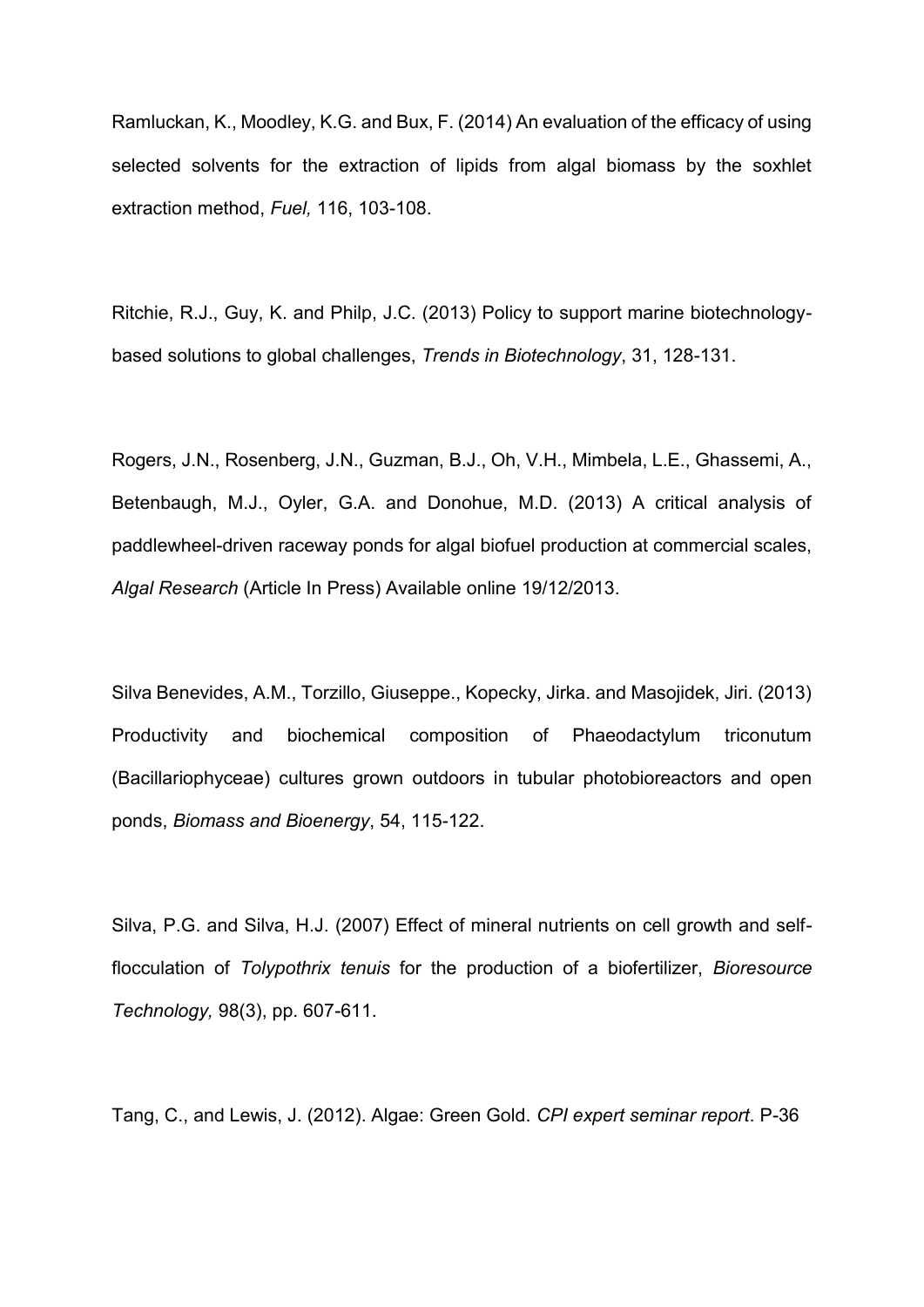Suali, E. and Sarbatly, R. (2012) Conversion of microalgae to biofuel', *Renewable and Sustainable Energy Reviews*, 16, 4316-4342.

Wen, Z., Liu, J. and Chen, F. (2011) Biofuel from Microalgae, in Moo-Young, M. Comprehensive Biotechnology (Second Edition). Burlington: Academic Press, pp. 127-133.

Zheng, Y., Chi, Z., Lucker, B. and Chen, S. (2012) Two-stage heterotrophic and phototrophic culture strategy for algal biomass and lipid production, *Bioresource Technology*, 103, 484-488.

Zhu, L.D., Hiltunen, E., Antila, E., Zhong, J.J., Yuan, Z.H. and Wang, Z.M. (2014) Microalgal biofuels: Flexible bioenergies for sustainable development, *Renewable and Sustainable Energy Reviews*, 30, 1035-1046.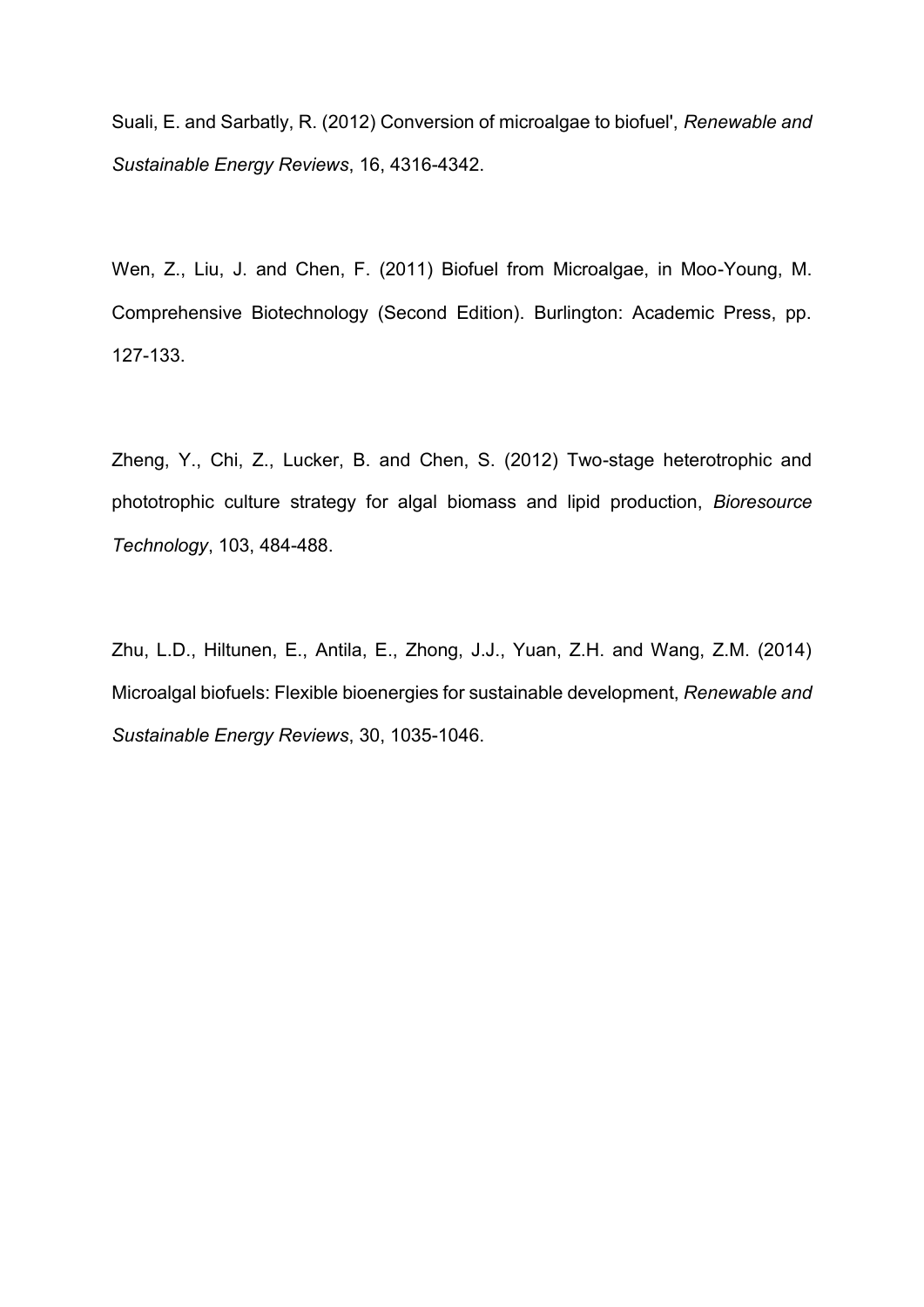

Figure1. Advantages of phototrophic and heterotrophic algal cultivation (Tang and Lewis, 2012)



Figure 2. Algal cultivation in Heterotrophic (dark) system (Tang and Lewis, 2012)